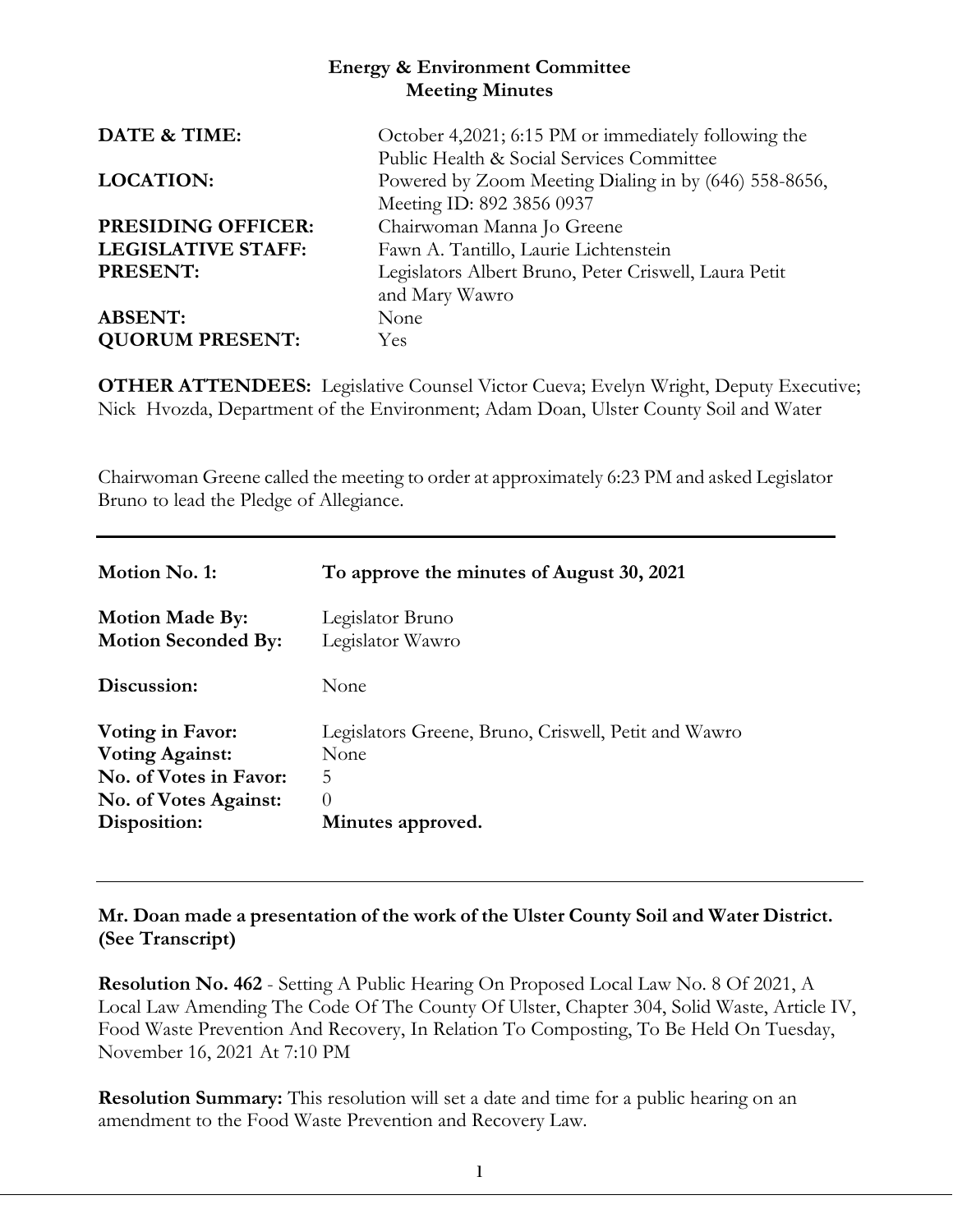|                             | Motion No. 5: Motion to discuss Resolution No. 462   |  |
|-----------------------------|------------------------------------------------------|--|
| <b>Motion Made By:</b>      | Legislator Bruno                                     |  |
| <b>Motion Seconded By:</b>  | Legislator Wawro                                     |  |
| Discussion:                 | (See Transcript)                                     |  |
| Voting in Favor (Long Roll) | Legislators Greene, Bruno, Criswell, Petit and Wawro |  |
| <b>Voting Against:</b>      | None                                                 |  |
| No. of Votes in Favor:      | 5                                                    |  |
| No. of Votes Against:       | $\theta$                                             |  |
| Disposition:                | <b>Resolution approved</b>                           |  |
|                             |                                                      |  |

Mr. Hvozda gave the committee on progress with enforcement of the existing Food Waste Prevention And Recovery law.

On behalf of the Democratic Caucus, Legislator Criswell asked Deputy Executive Wright and Mr. Hvozda for input on how ARP funds could be used to address food insecurities and who he could speak to for additional information. Deputy Wright suggested discussed proposals to work with Cornell Cooperative Extension on a collaboration. Chairwoman Greene also suggested a group called Hudson Valley Eats and suggested Legislator Gavaris might have additional insights.

Chairwoman Greene gave an update on the Zero Waste Implementation Planning.

Chairwoman Greene gave an update on Solar Mapping.

Chairwoman Greene opened a discussion on two draft resolutions:

 Resolution for Discussion: Establishing A Policy Requiring That A Climate Impact Assessment Be Performed Prior To The Commencement Of Development Projects Funded By The American Rescue Plan Acto

 Resolution for Discussion: Establishing A Policy Prohibiting The Installation Of Systems That Utilize The Combustion Of Fossil Fuels In All Newly Constructed County Owned Buildings

Legislator Bruno was in favor of doing climate impact assessments but expressed serious doubts about prohibiting the installation of fossil fuel systems at this time. (see transcript)

Chairwoman Greene discussed her motivation was to get the county to make a commitment to putting renewable energy generation and storage systems in place. (see transcript) She noted these resolutions were only under discussion at this time.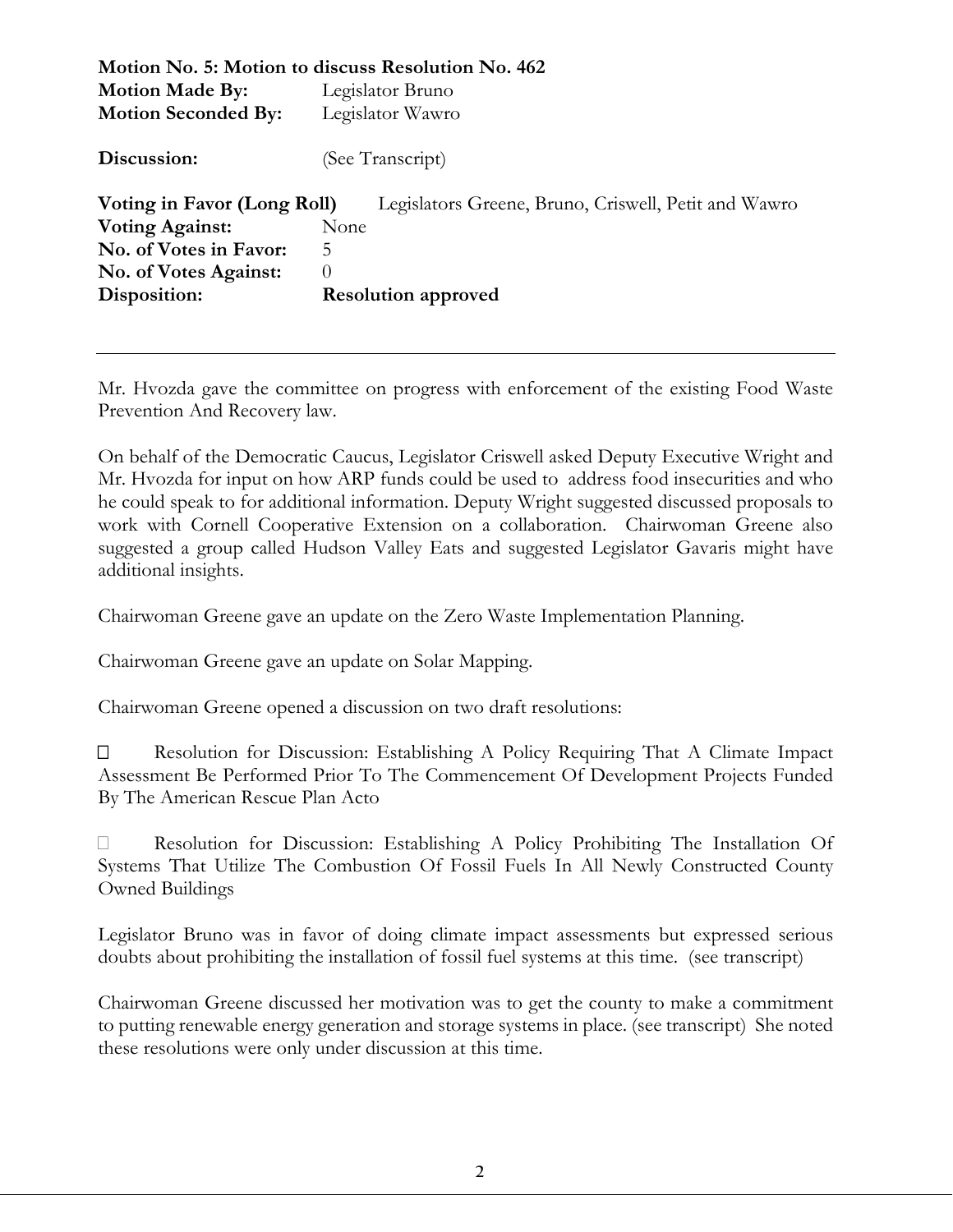Chairwoman Greene asked if there was any other business, hearing none;

# **Motion to Adjourn**

| <b>Motion Made By:</b>       | Legislator Bruno |
|------------------------------|------------------|
| <b>Motion Seconded By:</b>   | Legislator Wawro |
| No. of Votes in Favor:       | 3                |
| <b>No. of Votes Against:</b> |                  |
| Time:                        | $7:26$ pm        |

**Respectfully submitted by: Fawn Tantillo<br>Minutes Approved:** November 1, 2021 **Minutes Approved:**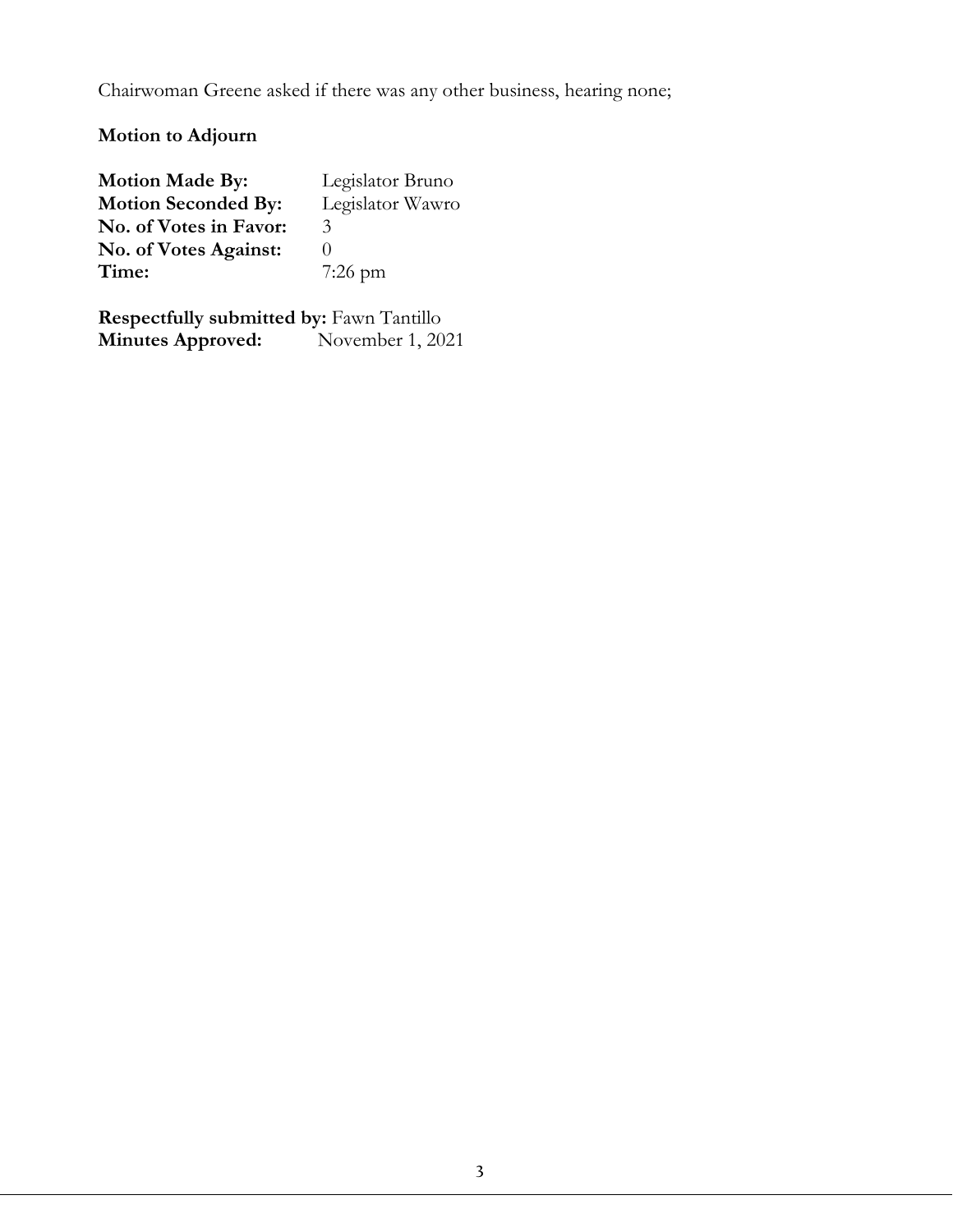# **Energy & Environment Committee Meeting Transcript**

| DATE & TIME:              | October 4,2021; 6:15 PM or immediately following the Public<br>Health & Social Services Committee |
|---------------------------|---------------------------------------------------------------------------------------------------|
| <b>LOCATION:</b>          |                                                                                                   |
| <b>PRESIDING OFFICER:</b> | Chairwoman Manna Jo Greene                                                                        |
| <b>LEGISLATIVE STAFF:</b> | Fawn A. Tantillo, Laurie Lichtenstein                                                             |
| <b>PRESENT:</b>           | Legislators Albert Bruno, Peter Criswell, Laura Petit                                             |
|                           | and Mary Wawro                                                                                    |
| <b>ABSENT:</b>            | None                                                                                              |
| <b>QUORUM PRESENT:</b>    | <b>Yes</b>                                                                                        |
|                           |                                                                                                   |

**OTHER ATTENDEES:** Legislative Counsel Victor Cueva; Evelyn Wright, Deputy Executive; Nick Hvozda, Department of the Environment; Adam Doan, Ulster County Soil and Water

#### **Chairwoman Greene** 00:06

I'd like to welcome everyone to the October 4, 2021 meeting of the Ulster County Energy and Environment Committee. I can see I'm going to have fun with this cat tonight. And I would like to ask the clerk to please call the roll.

**Fawn Tantillo** 00:34 Certainly. Manna Jo Greene.

**Chairwoman Greene** 00:37 Present.

**Fawn Tantillo** 00:38 Mary Wawro.

**Legislator Wawro** 00:40 Here.

**Fawn Tantillo** 00:41 Okay, Mary, we can't see you yet. We're going to have to see you if you're going to vote on anything.

**Legislator Wawro** 00:46 I'm working on it.

**Fawn Tantillo** 00:47 Okay.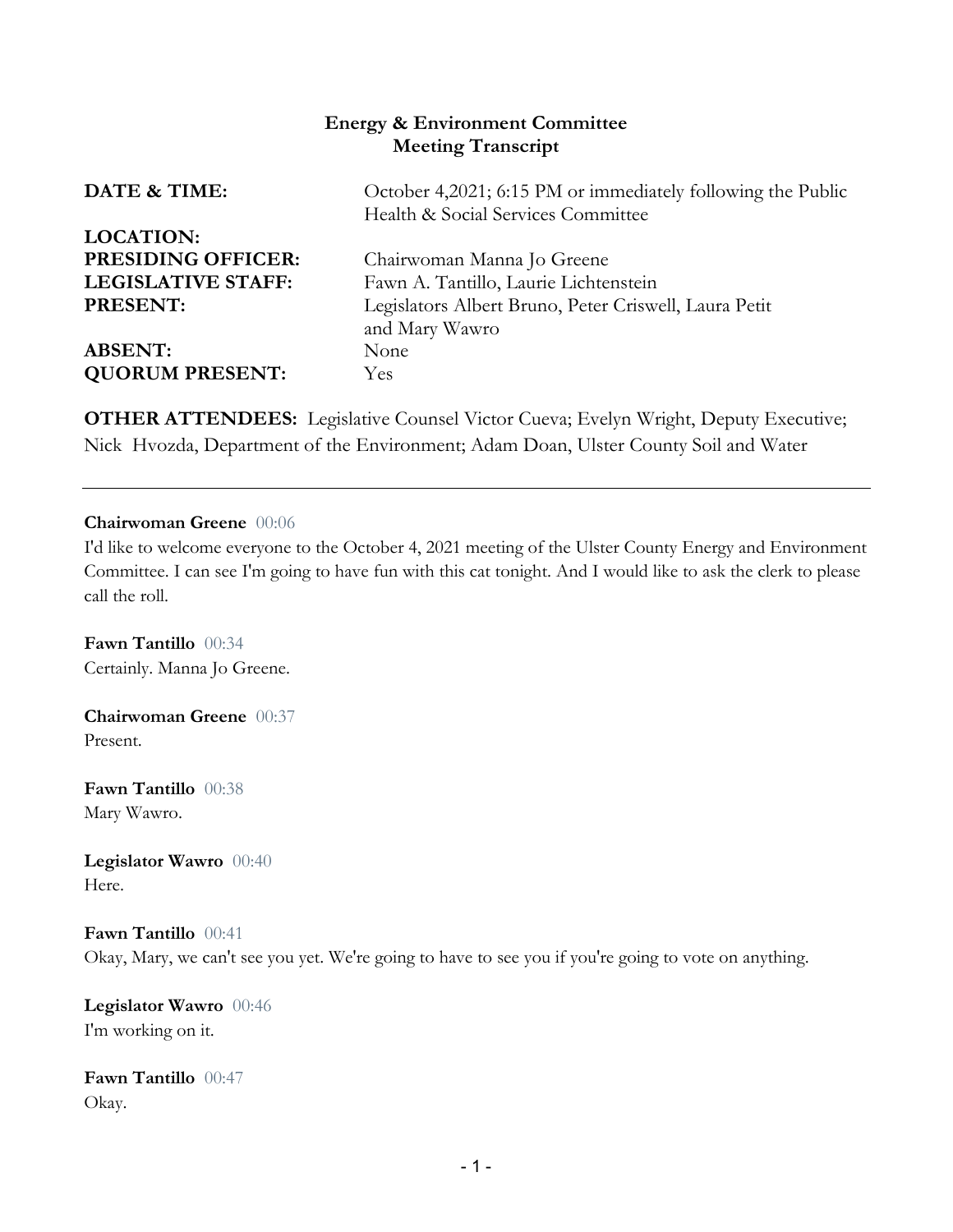**Fawn Tantillo** 00:49 Al Bruno.

**Legislator Bruno** 00:50 Here.

**Fawn Tantillo** 00:51 Peter Criswell.

**Legislator Criswell** 00:53 Here.

**Fawn Tantillo** 00:53 Laura Petit.

**Legislator Petit** 00:55 Here.

**Fawn Tantillo** 00:55 Mary. Okay. You have a quorum of five.

**Chairwoman Greene** 01:01 Wonderful. with that. I asked. I'd like to ask Legislator Bruno to please lead us in the Pledge to the flag.

## **Legislator Bruno** 01:12

I pledge allegiance to the flag of the United States of America and to the Republic for which it stands. One nation, under God, indivisible, with liberty and justice for all. Amen.

#### **Chairwoman Greene** 01:30

Thank you. And has everyone had a chance to read the minutes and the transcript of the September meeting? Yes. September 6. Can I call...?

**Legislator Bruno** 01:52 I'll make a motion that we accept the minutes as transcribed.

**Legislator Criswell** 01:56 I'll second that.

**Chairwoman Greene** 01:58 All in favor?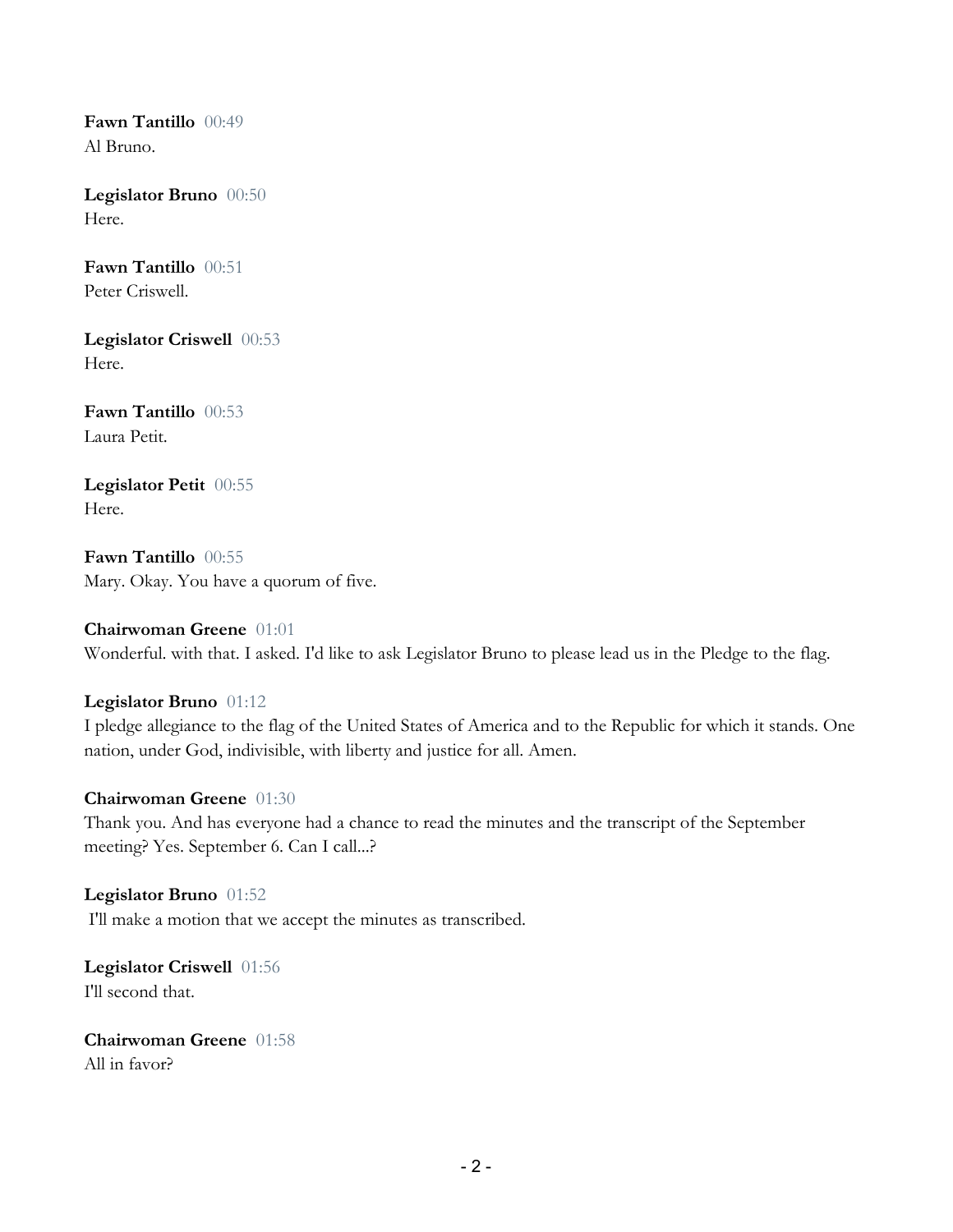**Committee Members** 02:00 Aye.

**Chairwoman Greene** 02:04 Okay. Anyone opposed? Motion carries.

#### **Chairwoman Greene** 02:11

Adam, if you would be so kind as to, you know, as we head into budget season, as we've done in the past, we'd like to ask for a little bit of a report, both on the past year, and your plans for next year. It doesn't have to be extensive. I really like to keep up with what Ulster County Soil and Water Conservation District is doing.

**Adam Doan** 02:39 Right. I appreciate the offer.

**Fawn Tantillo** 02:41 I am going to stop you for one moment, Adam. We have a caller at 845-853-9854. Can I get your name?

**Victor Cueva** 02:50 Yep, this is Victor, Legislative Counsel

**Fawn Tantillo** 02:53 Hi, Victor. Okay,

**Victor Cueva** 02:55 Hello.

**Fawn Tantillo** 02:57 Go ahead.

#### **Adam Doan** 02:59

Thank you for the opportunity, first, I'm starting, I appreciate the chance to come speak with you all. So, 2021 has been a pretty busy year for us. We're currently involved in about a million dollars' worth of implementation work throughout the county. That includes both in the agricultural space that we work in, directly assisting some of the producers of the county, as well as with some of the water resource projects that we get involved in in the New York City watershed.

We currently have two water quality improvement projects underway in Warner Creek, which is a tributary to Stony Clove Creek, which goes into the Upper Esopus. So, those are directly addressing like erosional contact with the geologic sources that prevent a water quality issue for the Upper Esopus, as well as the reservoir, and you know, by its connection, the Lower Esopus with the turbid releases that have been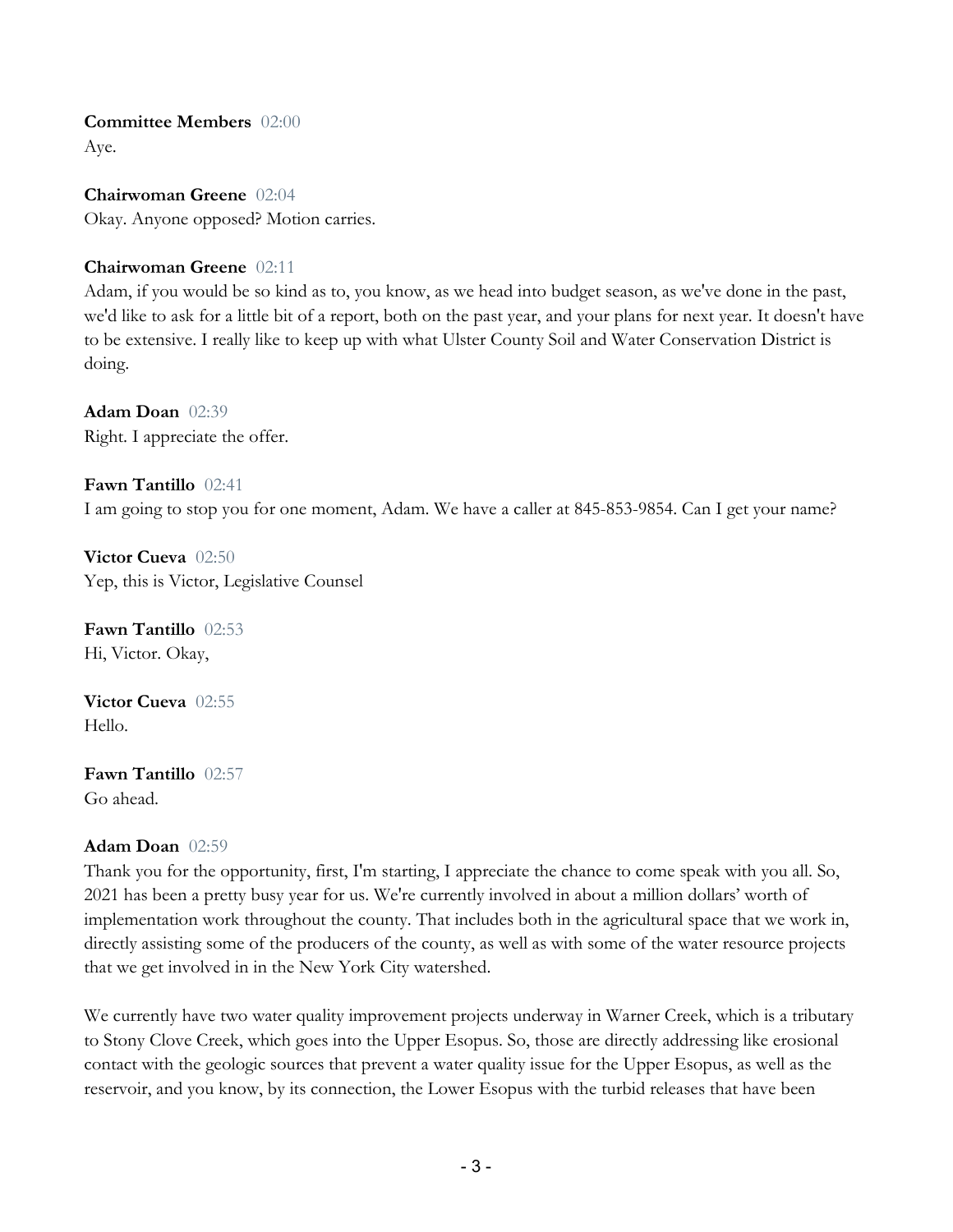coming out of the reservoir at times. That work is maybe 75% done and should be wrapping up with most of the heavy like excavation work by the end of the month. And there's several bioengineering components using live native plant material that are being incorporated and all that gets installed during the dormancy. So, we'll be out there late into the fall and early winter. With the contractor getting all that installed.

We are in the process of implementing  $a - \text{let's see here}$ , perimeter fencing, as well as a pipeline and watering facility for one of the producers that has, a cattle producer, as well as given them a prescribed grazing plan. And that work totals, I think just around \$50,000, which we were able to provide, it's via our agriculture, environmental management funding that we get from the state. And that whole process, you know, is a collaborative process with the producers where we work throughout planning steps to identify any resource concerns. And then either in house or in collaboration with our Natural Resource Conservation Service partners, design and implement, you know, provide the funding to implement those projects.

Now we wrapped up a nice big barn yard project last year and are also working on another barnyard improvement project for implementation here in the coming months, waiting on some like construction quotes.

We've also been in year two of our Hudson Valley Carbon Farming pilot project involvement, which is several of the counties within the mid-Hudson, lower Hudson region, Sullivan, Dutchess, Ulster, orange, Rockland, and maybe one other. So, we were able to implement on-farm practices on a couple of the producers in the county.

I've gotten some initial soil results, working through the Cornell soil lab. And we'll have an opportunity to do some additional soil testing and start to look at what impacts you might be having on carbon storage within the soil space, practice changes. So, it's kind of exciting, similar work I know, Manna, on this committee, has been aware of and looking to work on throughout the, throughout the county. So, we'll see results from that hopefully sometime next year, and then finalize any reports, and you know, certainly be willing to make that available once we have them to this committee. We've also put a lot of time, go ahead.

## **Chairwoman Greene** 06:27

I just wanted to ask ─ so, you're actually testing carbon dioxide and other greenhouse gas uptake in soils?

#### **Adam Doan** 06:38

Yeah, looking at carbon sequestration too, within the soil. So, really looking at those carbon sources, organic carbons and things like that. And seeing if the practices changes in how they would operate on the farm can actually help lead carbon retention and sequestration in the soil. And then we're testing for a whole bunch of other things, you know, micronutrients, things like that, to see what other changes might happen. But the focus is on carbon storage.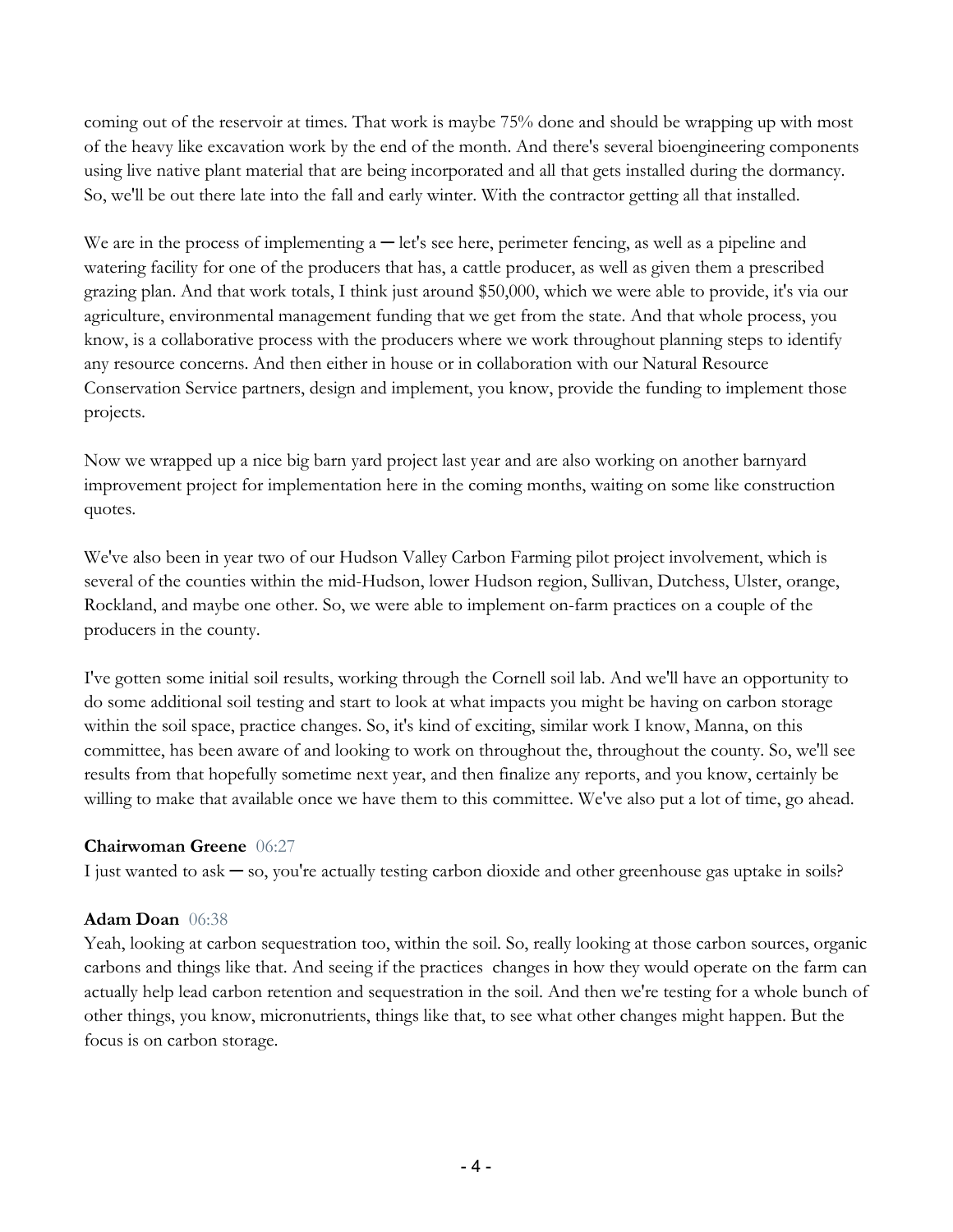#### **Legislator Petit** 07:06

Is that through composting or...

#### **Adam Doan** 07:09

No, it's been like some on farm like practices, like changes in like tillage, cover cropping stuff like that. Things that aren't, you know, like, kind of tweaks to existing practices, but to make them maybe a little bit more focused on, you know, the carbon issue. So, we've worked, I think one of one of the practices is on one our orchards. And then we're working with a couple of the vegetable producers throughout the county.

#### **Chairwoman Greene** 07:36

I want to just stress how critically important that is, because we're doing a lot of work to prevent [inaudible] and to transition to a renewable energy economy. But the other half is bringing the carbon down, the greenhouse gases back down into the soils. And we sometimes forget about that half of the carbon cycle. So, I want to acknowledge that, and I know, you're probably also working with Cornell Cooperative Extension, and Scenic Hudson and others.

#### **Adam Doan** 08:14

Yeah, yeah. Scenic Hudson is a partner in that pilot. They're doing some of the education and outreach components of that. But we already had one event last fall via Zoom. And then hopefully, there'll be one more because the project's wrapping up, trying to do something on one of the farms to demonstrate one of the practices, but it's been a little complicated with COVID restrictions and whatnot. But there's some hope that we might be able to swing something like that next year, as it's wrapping up.

#### **Legislator Criswell** 08:40

If I can mention, I saw a great film by Jon Bowermaster about this exact thing. (https://therivernewsroom.com/keeping-carbon/) And it was wonderful to watch how the farmers are now putting this into practice. And have you seen that Adam? I don't know if you've seen it.

#### **Adam Doan** 08:53

I haven't seen it, but I'm familiar with his work. So, definitely something I'd love to check out.

#### **Legislator Criswell** 08:57

It's really, really worth watching because it's on the subject. Yes. Great.

#### **Adam Doan** 09:01

Yeah. Thanks for offering that. Um, let's see what else lots of assessment and monitoring of

#### **Chairwoman Greene** 09:06

One last thing, I'm sorry. The idea of actually paying farmers, you know, providing incentives that may not be cash, it might be, you know, tax relief or, but actually incentivizing regenerative agriculture and building the soil. Please go ahead. I'm sorry, I've interrupted you.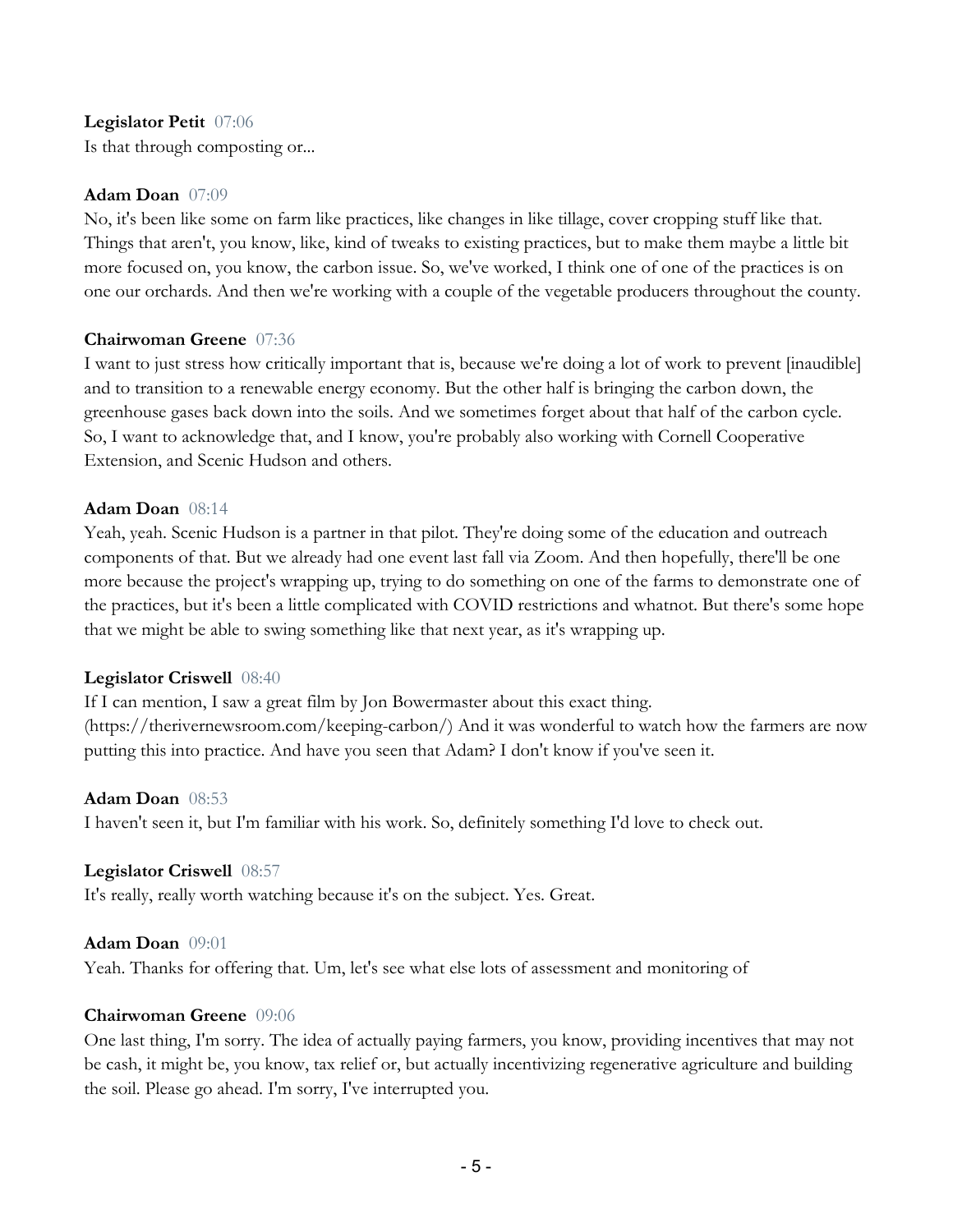#### **Adam Doan** 09:35

So, no, no, not at all. I'm happy to have the back and forth. We're not working on anything directly there. But there's certainly an interest in how this all plays out with some of the state funders that we have, like the New York State Soil and Water Conservation Committee who was kind of the pass-through for a lot of our state funding. So, I know they'll be interested in it.

I mean that the agriculture environment management, our ADM program is like an incentive-based program. You know, those implementation dollars to help farms make those changes. What we are really helping to do to show that there's a benefit to the farm itself in terms of soil health improvements, so, that it's not looked at as something as being like prescriptive and asking them ─ to be forced to do it in any way, but voluntarily, because they see the benefit, you know, the successful yields, all those types of things that can be tied into those type of changes. So, it'll be interesting to see what comes out of it, what the next steps are.

One other thing, I guess I would mention, is we're doing a Municipal Officials Day with some of the watershed municipalities, that's actually this Thursday, that's going to be up in Phoenicia if anybody's interested. If you go to the ashokanstreams.org website, we'd be happy to have anybody from the county legislature attend. It's going to look at one of the projects we put in to help with flooding issues on Phoenicia Main Street post-2010, Irene and Lee floods related to the bridge right there. And then we're going to touch on some of the planning endeavors we've gone through with the towns up there to address flooding and whatnot and build better resiliency within the towns.

Let's see what else we've got to mention. Oh, I don't want to steal any of Nick's thunder here, but we've also been talking with DOE, about a tree planting initiative centered around Arbor Day next year. And we would be able to bring some funding to that as well to provide plant materials to the local communities that would be interested in participating. Those talks are somewhat initial right now. But we're looking, we're pretty hopeful that we'll be able to pull something off for next year.

We'll also be working on our updated [AM] Action Plan, which will have additional implementation dollars over the next two years starting in 2020, to 2023, to do some more on-farm practices for still identifying what those projects might be. And then I will be finalizing our action plan, which I've shared with this committee in the past, hopefully by the end of October. And we'll pass it along to Fawn who can hopefully share it with you all. And other than that, staying busy trying to stay on the field as much as you can, and watching the rain.

## **Chairwoman Greene** 12:11

And what about the remedial actions that you've taken in the Upper Esopus? Is that? Can we measure turbidity reduction, either coming into the reservoir going out of the reservoir? I've heard that we need to do, that the number that was given to me was six times as much, that it's effective. But for it to be fully effective. And I think, you know, we just want to be aware of, you know, your take on that.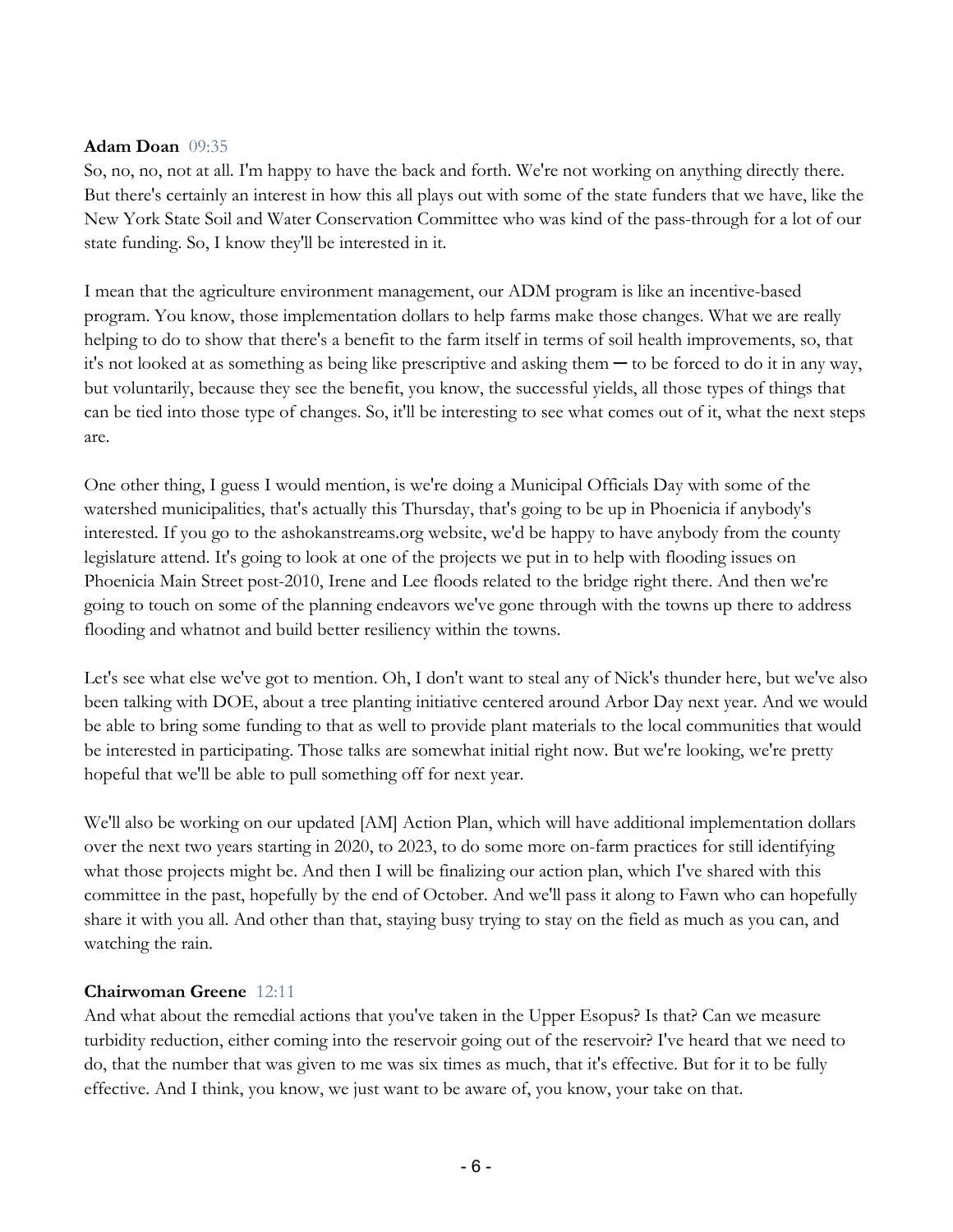#### **Adam Doan** 12:49

Yeah, I know it's a good question. To answer the first part, yes, we can measure turbidity. And there's currently a large study that de P is funding through USGS, the geologic survey, who has authored some initial reports through monitoring our projects over the last several years, that has shown us statistically significant reduction or a range of flows, as a result of the stream projects.

So, I think in terms of quantifying like the whole load, it's possible just because of the gauging network up there, and they're looking at, you know, the load to the, to the reservoir. There's a gauge at Colebrook, right, right at the upstream end of the reservoir. And then we're looking at the sub-basin all the way down to like the reach scale, which by reach scale mean, like something that's fixable through these types of engineer projects and solutions.

That is going to look at about, I think it goes for about five more years, with this  $-$  there's a report that was just published but looks at the results over the first five years. After the five years, they'll process another round of data. Because we've done these projects up in the Stony Clove Basin, we have the two that I mentioned earlier. And then another one on the Stony Clove called main stem next year, they're identified through that monitoring effort. And then we're going to look at the effectiveness of these projects at reducing it on those different scales.

So, there's already a lot out there that USGS has done in terms of monitoring within the watershed. So, I think, to your second part of the question about whether or not more could be done, yeah, I think, you know, our assessment and monitoring has shown that there's plenty of sites that are worthy of treatment. We can kind of prioritize those based on the assessment data we collect. And we know there's spots that you know that Christmas or December 24 storm this past year, you know, opened up a lot more that you know, maybe it wasn't initially on our radar from the last time we done the assessments because those are really snapshots. But, you know, DEP has seen the value and increasing our funding. We're on five-year agreements with them, and I think we're on our third one now, and every cycle has gone up pretty significantly, I mean to the tune of, you know, a couple million dollars in additional funding for each fiveyear agreement.

So, I think they, they've shown a commitment to it. But obviously, you know, there's more capacity that could be built up there. And we could do more of these types of projects and hopefully have an impact on water quality, especially with regard to turbidity. And you know that impact would, could potentially extend to the, to the Lower Esopus, in terms of the releases. So, obviously, the cleaner water we can keep in the reservoir, the better it's going to be for the Lower Esopus communities, when releases do have to happen under their restrictions from the state.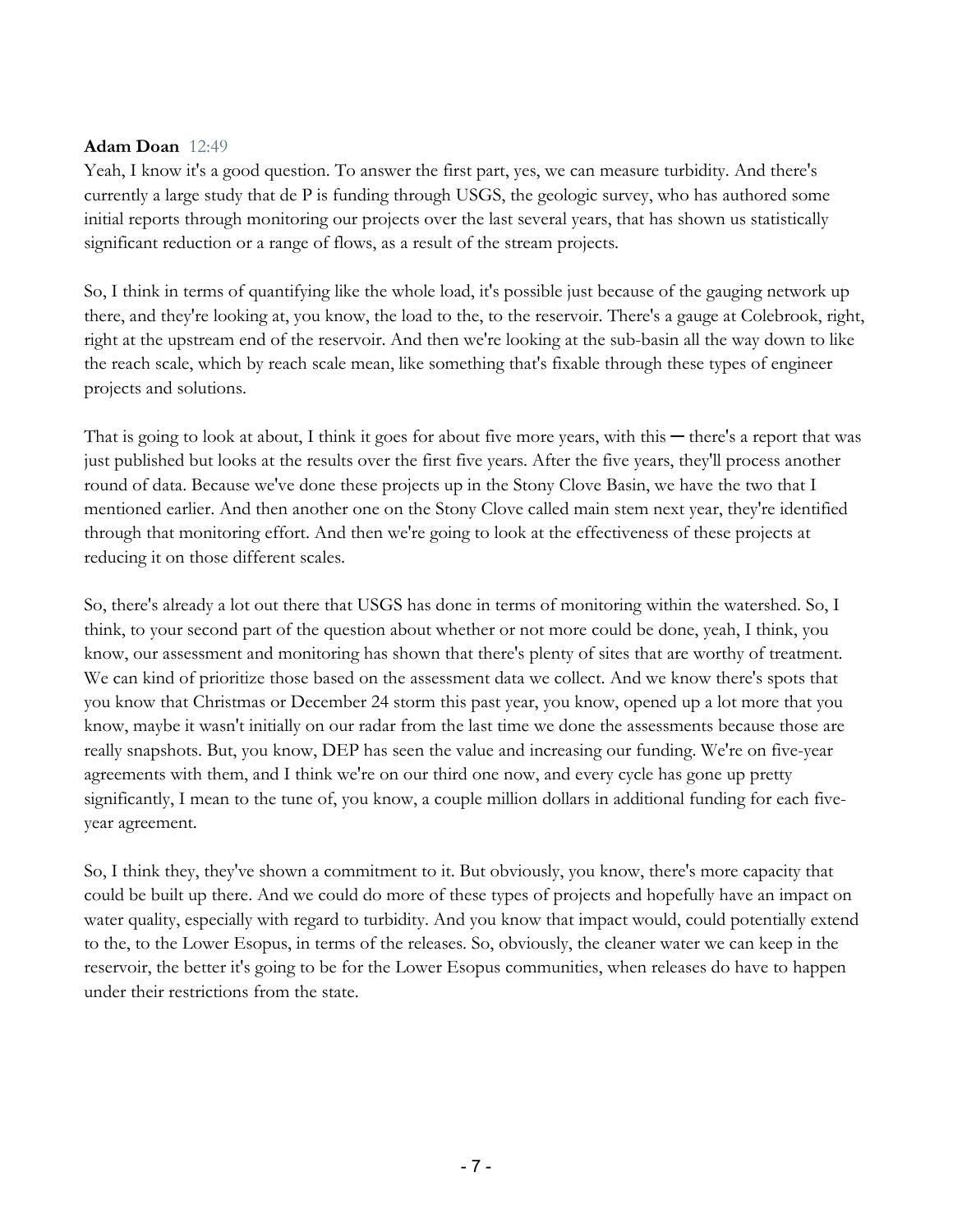#### **Chairwoman Greene** 15:42

So, any other questions or comments per annum before we move on? Thank you, this has been very informative. And you know, as we look through the budget, we have a sense of how that correlates to the plan. So, appreciate it.

#### **Adam Doan** 16:06

Thanks, graduate. Like I said, I appreciate the opportunity. Now that you remind me there's one thing, I wanted to say to the committee was that we did for 2020 and 2021, we had received, a third of our budget was cut as a result of the issues with COVID. And where that budget would be, we did just put in the request for 2022 funding and asked for a restoration to our pre-COVID level, I think is about \$91,500. So just so you all are aware of that was just sent in last week, I believe.

#### **Chairwoman Greene** 16:36

Thank you.

#### **Adam Doan** 16:37

Yeah, almost always available via email or phone calls. If anybody has any questions that come up after this, please don't hesitate to reach out. And thank you again for the opportunity.

# **Legislator Bruno** 16:48

Thanks, Adam.

# **Adam Doan** 16:49 Have you all everyone, I'll probably stick around for a little bit, but I'm going to have to run at some point.

# **Legislator Bruno** 16:53

Awesome.

## **Chairwoman Greene**16:55

Okay, next on the agenda is the UCRRA update. But um, Fawn, have you heard from Tim Graff, that he couldn't make it this evening. You're on mute.

#### **Fawn Tantillo** 17:13

Sorry, yes, he couldn't make it this evening. And he sends his apologies. Something came up with children. But I've asked him in the future, if he can't come to please send you know someone else from his board. But he did send us their, the letter for the net service fee, which I've emailed to all of you. It's also on the OneDrive for tonight and in and I think their budget proposal for next year was in there too. So...

#### **Chairwoman Greene** 17:45

And I believe they had a public hearing on that budget proposal this afternoon, or noon today.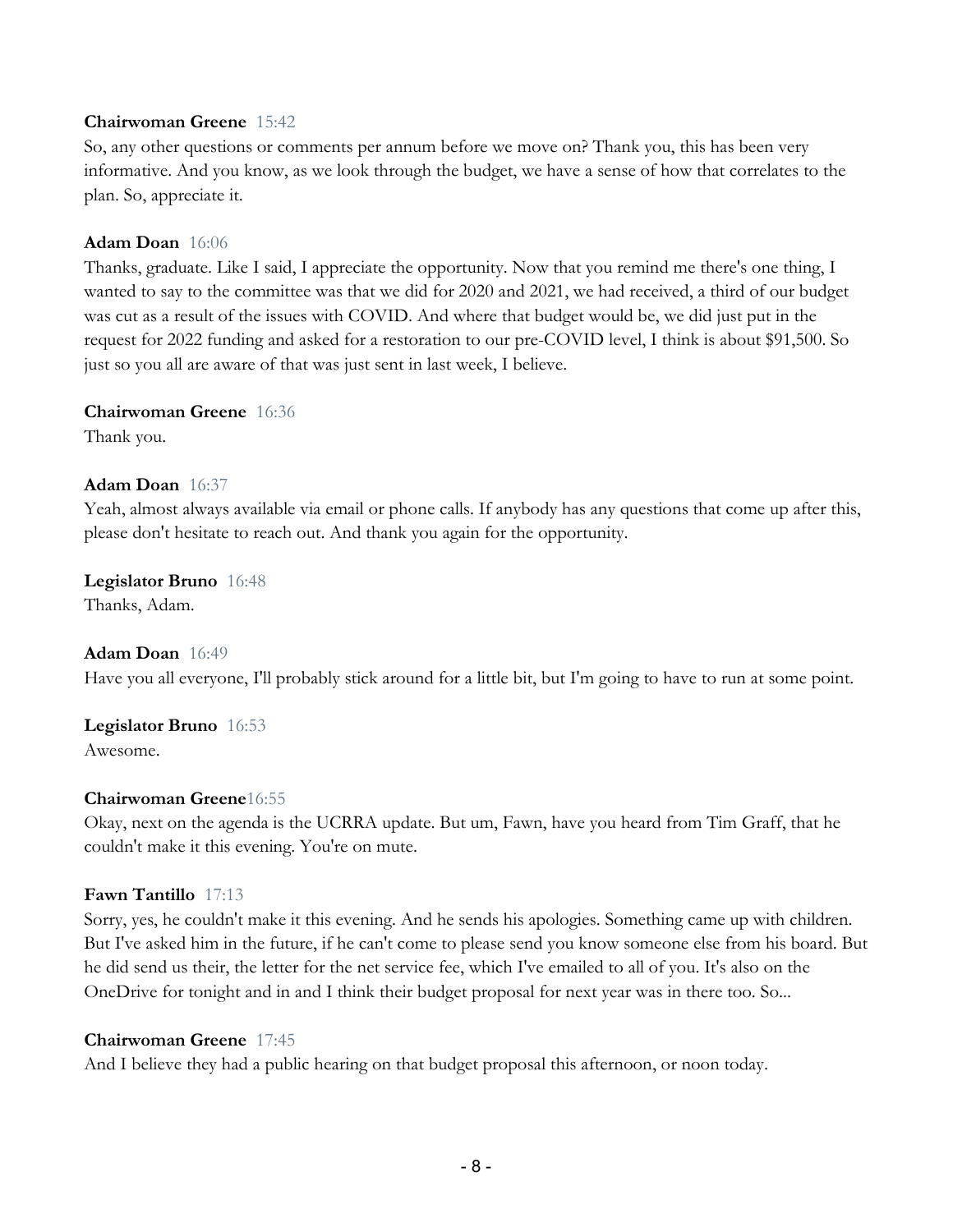#### **Fawn Tantillo** 17:53

They've been copying you on their committee information too. So, they've been doing a good job of that since we asked.

#### **Chairwoman Greene** 18:00

Great. Any comments that we should get back to the RRA on the budget or other matters?

#### **Legislator Petit** 18:15

Well, I mean, I think they should be charging the full cost for their tipping fee. In their highlights, they did mention that it went up 88 cents I think for disposal and \$1 something for transportation and you know, again, 12% of the garbage that comes in is from municipalities and the rest is private haulers. So, we're subsidizing the private haulers. You know, and it's great if they have that extra money in their reserves. They should keep it there because they're going to have to site either a landfill or an incinerator and they should be holding on to those funds. And I believe the net service fee they stated that they didn't need it as long as flow control was in place.

#### **Chairwoman Greene** 19:04

Any anything else regarding the RRA? Okay, let's see. So, Soil and Water , UCRRA, I don't see Dave Haldeman here from the Environmental Management (Council). And we could go to resolutions. We have a resolution pending and I would ask for a motion to discuss the resolution. I see that the legislative attorney and also Deputy Wright and Nick Hvozda are here.

#### **Legislator Bruno** 20:03

I'll make a motion to, for discussion for Resolution 462.

#### **Legislator Wawro** 20:08

I will second it.

## **Chairwoman Greene** 20:10

All right, and just for the record that resolution is: Setting A Public Hearing On Proposed Local Law No. 8 Of 2021, Proposed Local Law No. 8 of 2021, A Local Law Amending The Code Of The County Of Ulster, Chapter 304, Solid Waste, Article ….

## **Fawn Tantillo**

4.

## **Chairwoman Greene**

IV, Food Waste Prevention And Recovery, In Relation To Composting, To Be Held On Tuesday, November 16.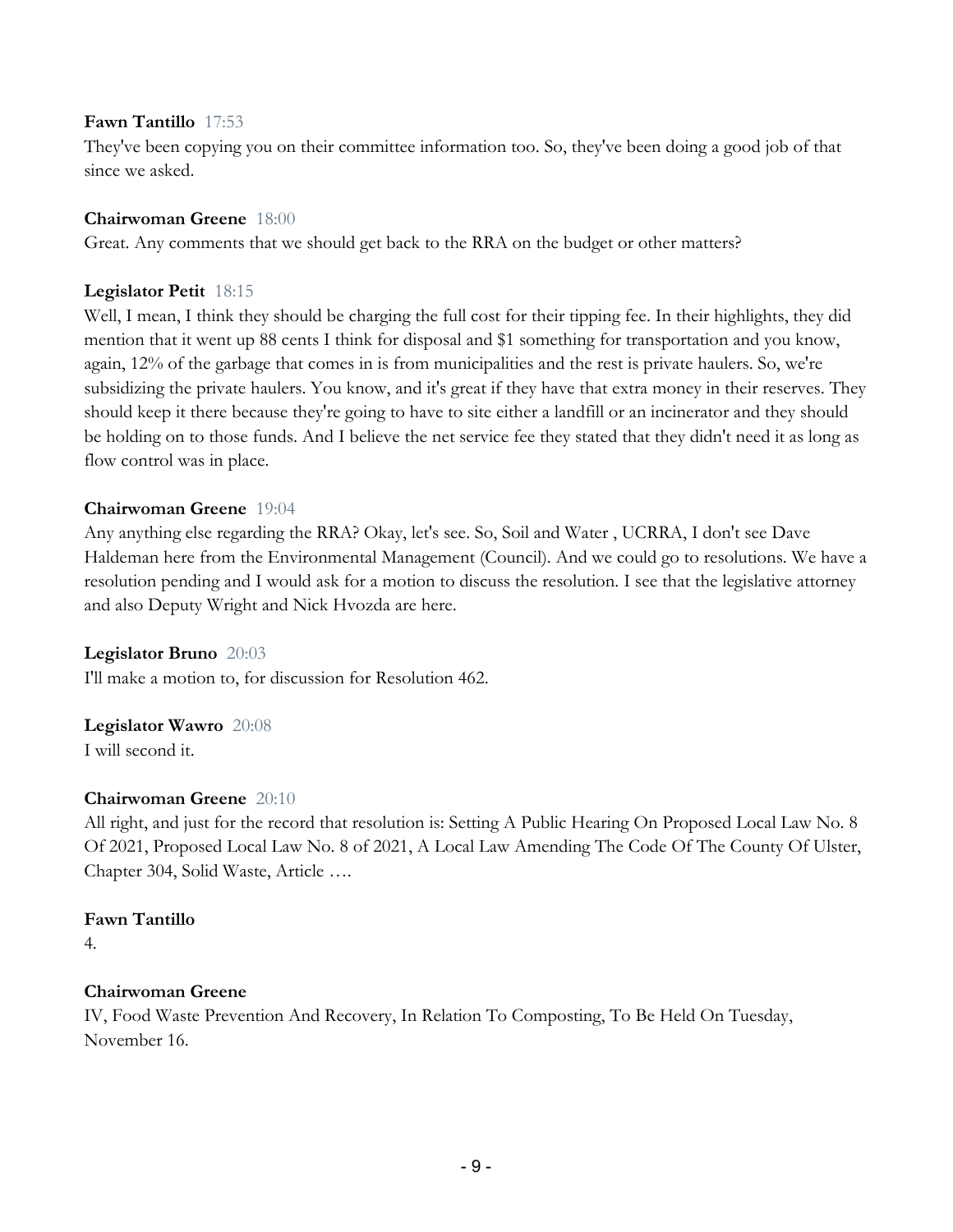If the resolution passes, and the reason that I've been kind of urging us to consider this is, that then we would have time to vote on it in December, if it gets that far, so it would be ready to be implemented.

And I'd like to start, Victor, would you want to just go over the recommended changes in the amendment? And then we'll hear from Nick Deputy Wright. I am sorry, and I don't mean to catch you off guard. We have it in front of us, but I didn't know,

**Legislator Criswell** 21:39 Chairwoman, can I ask just for point of clarification?

**Chairwoman Greene** 21:42

Yes.

# **Legislator Criswell** 21:43

What we're what we're talking about tonight is simply setting up a public hearing correct? We are not actually talking about the resolution itself. So, I always recommend when we're doing that to actually discuss the public hearing side of it, and not the entire resolution. Because that I just think that's expedient because what we're voting on is actually a public hearing.

# **Legislator Bruno** 22:06

I like to second what he's saying, as well, it's just a public hearing we're voting on not the whole resolution.

# **Chairwoman Greene** 22:13

I agree, and your points are well taken. The modifications in this amendment are very few. It's only striking a few lines. And I do think that the memorandum from the Department of Environment is important even in deciding whether or not we want to set a public hearing. We may not even want to do that. So, if you would bear with us

**Legislator Criswell** 22:55 Fair enough.

## **Chairwoman Greene** 22:58

Okay, so, um, Victor, are you in a situation to read the few lines that would be stricken. And if you can do that.

# **Victor Cueva**

I am not right now. I'm currently driving, but I can do so as soon as I get home, I will listen. If somebody has access to the resolution, I can read the lines.

## **Fawn Tantillo** 23:33

Madam Chairman, I can read them if you'd like.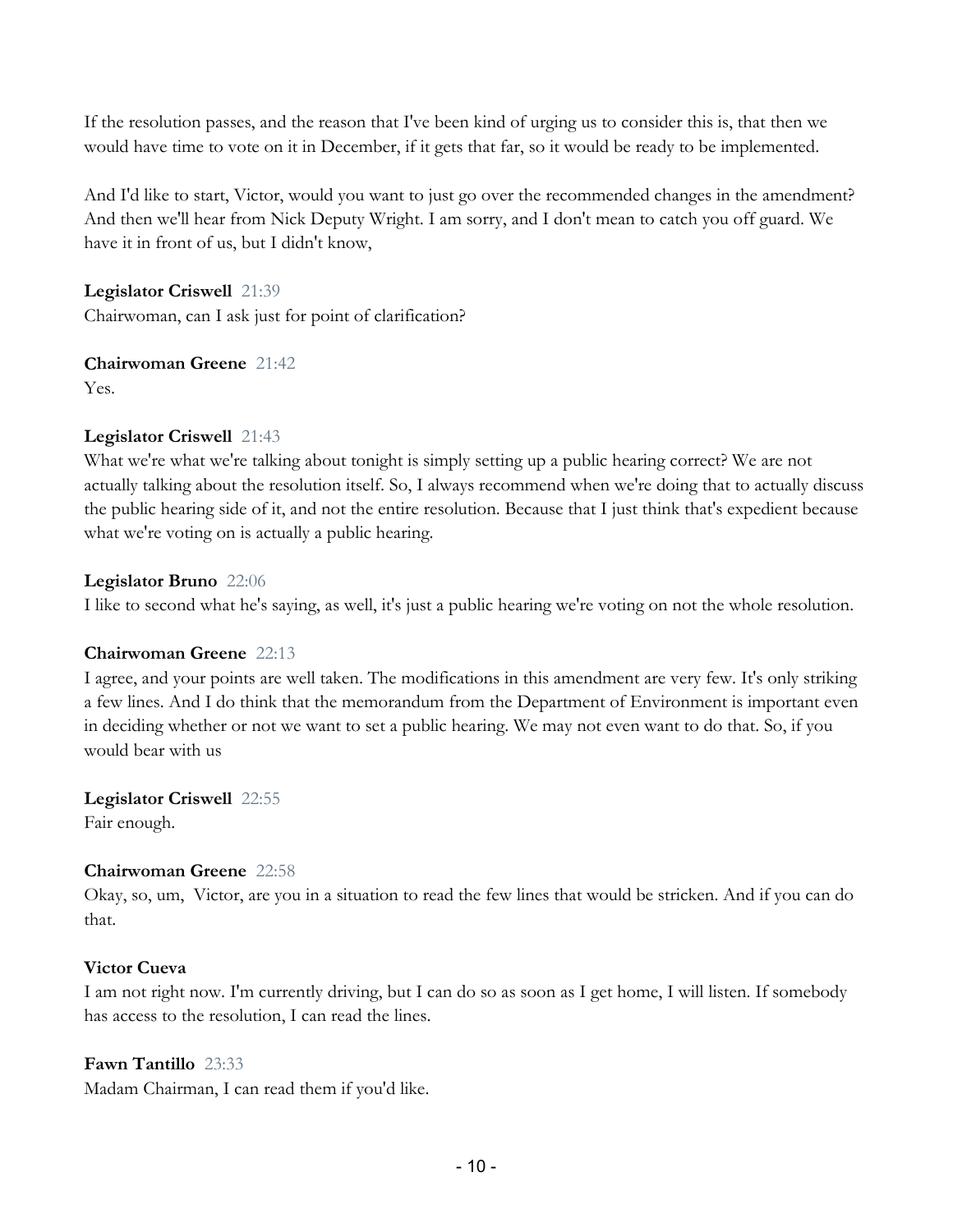#### **Chairwoman Greene**

That would be very helpful.

#### **Fawn Tantillo** 23:38

In section 1 F, we're removing the words, there's a line that says, "this article will remove food waste generated on an annual basis from the waste stream incrementally from generators by January 1, 2024."

From that sentence, it removes the words, "producing two tons per week 2.5 tons per week." The next change is in Section 2, 304-5, requirements for large food scrap generators, removing the paragraph D., that talked about, beginning on January ─ this, this entire thing I'm reading is being removed, "Beginning on January 1, 2022, the requirements of paragraph B of this section, shall not apply to any designated food scrap generators regulated under Section 27, 22-03 of the Environmental Conservation Law. It shall apply to persons, businesses, institutions and entities not subject to regulations under Section 27 22-03 of the environmental conservation law." All of that will be removed. And...

#### **Legislator Criswell** 24:54

Sorry, while we're on that, can I ask what that means? So, why was that removed What are the implications of removing that?

#### **Chairwoman Greene** 25:02

Thank you, let me give my explanation, then I really would like to turn it over to the Department of Environment. If you recall, the last amendment to this law was proposed, for many reasons, but primarily because of COVID. And their staff had to be redirected and did a spectacular job. But then we got feedback from the UCRRA and others that, you know, we were dragging our feet and we needed to implement. So, there's a balancing act going on.

Basically, my interpretation is that when we pass this law, we did a lot of state stakeholder outreach, and tried to make this law as sound as it could be, given what we knew. We also knew that in 2022, New York State was going to create a law that would go into effect in 2022, that would have similar requirements, but was not quite as inclusive as our law.

Our law applied to any larger generators in Ulster County, and included schools and hospitals, and medical facilities. Their law said that the generators had to be within, I think it was 25 miles, correct me if I am, I mistaken, Nick, when it's your turn

And, and those generators, we assessed in Ulster County, that the processing facilities, with the exception of the Route 28 corridor, were all within 25 miles of a processing facility, and we assessed that there was adequate capacity.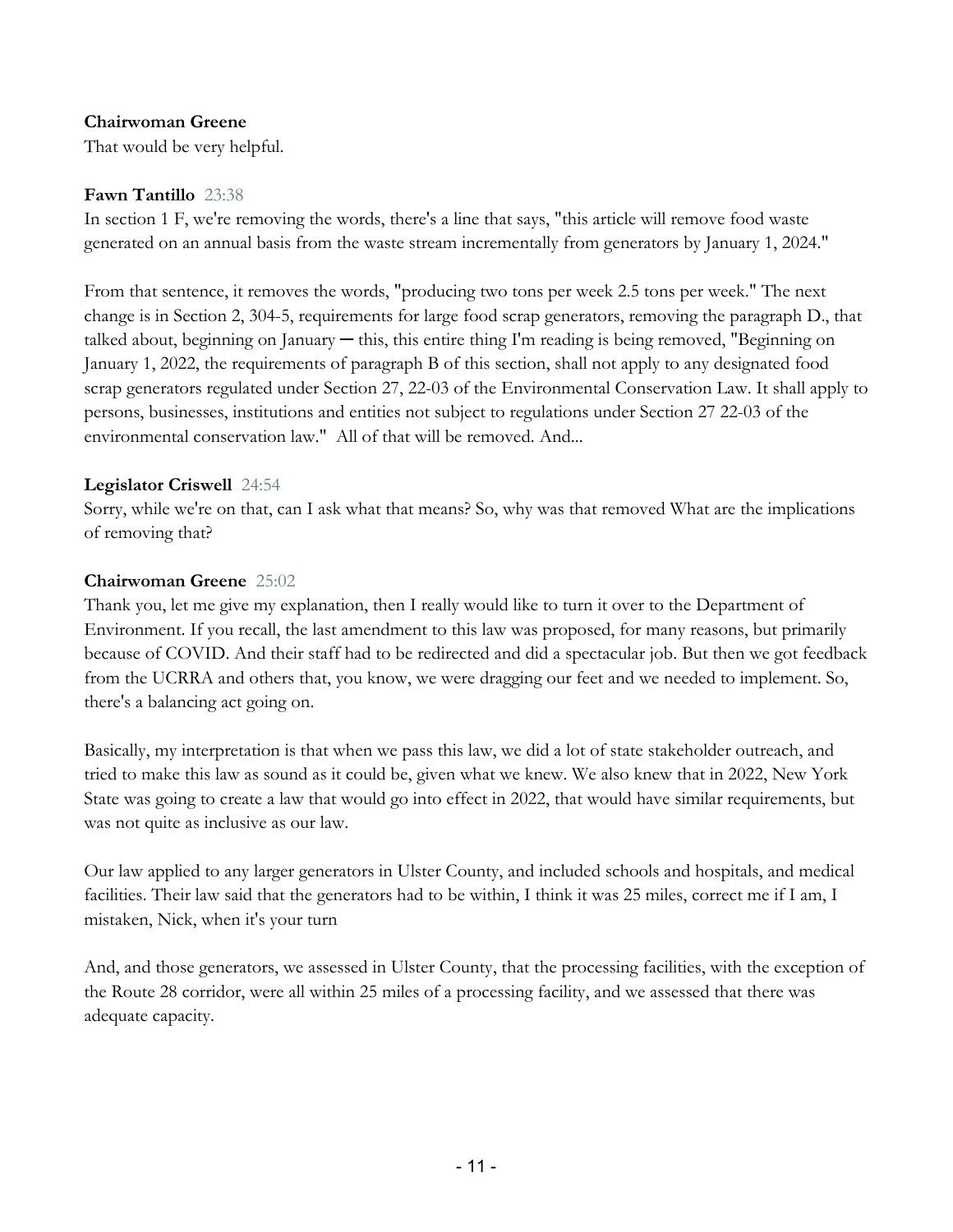But when the state law went into effect, and it starts at two tons a week or more, it has other conditions that, ironically, would exempt those larger generators. And so, we wanted to take out the language that said, "as of January 2020, to go with the state law, rather than the county law," that's a quick summary.

And Department of Environment has a different take. And I wonder us to have a chance to have a conversation. So, we knew whether we wanted to move forward or not. Nick, do you want to summarize.

# **Deputy Executive Wright** 28:17

Manna, if it's alright, Nick has a pretty comprehensive update about implementation of the law, some really great discussion, productive discussions with the RRA's plans for implementation. Maybe I'll just quickly, more narrowly address these edits, and then let Nick, you know, give a lot more color to it with his updates, if that makes sense.

And my apologies, it took until today to get an answer back from the County Attorney's Office. But I thought maybe I would just read to you, everybody, what Kristen wrote. Because with all respect to any attorneys' present, sometimes attorneys phrase things in ways that are obscure to the rest of us. I think I understand what she's saying. And I believe, I believe she's essentially agreeing with Nick, that there really isn't a need to make these updates to the law. So, I think our recommendation is, we don't need to go through that process.

But what Kristin said is, this office has no legal opposition to the removal of the subsection D. Oh, by the way, she's just ─- I don't know what the purpose of the first set of language striking that that Fawn read was. So, this is to the second set of texts that she read, which is that subsection D, which, which exempts businesses that are regulated by the state

So, Kristin says, "This office has no legal opposition to remove all of the subsection D of Section 3.0.4.51. Please note, however, that the county cannot regulate businesses that are already being regulated by the state."

"As of January 2022, New York State is assuming regulatory responsibility for businesses generating more than two tons of food waste, therefore preempting, the county from regulating those businesses on this subject matter. Removal of this suggested language will not allow the county the ability to enforce its local law, where New York State is already enforcing state law. "

So, I think what Kristin is saying, it really doesn't matter if we have this this subsection D, and we won't be able to impose a different regulation on those businesses that are covered by the state law.

I think what Nick is going to tell you is that that he thinks that this issue with the 25 miles and the capacity is a very temporary one at this state and that, that we think we can work this year to get those numbers updated. So, that essentially, we have the impact of the state law that we expect later on. But that deleting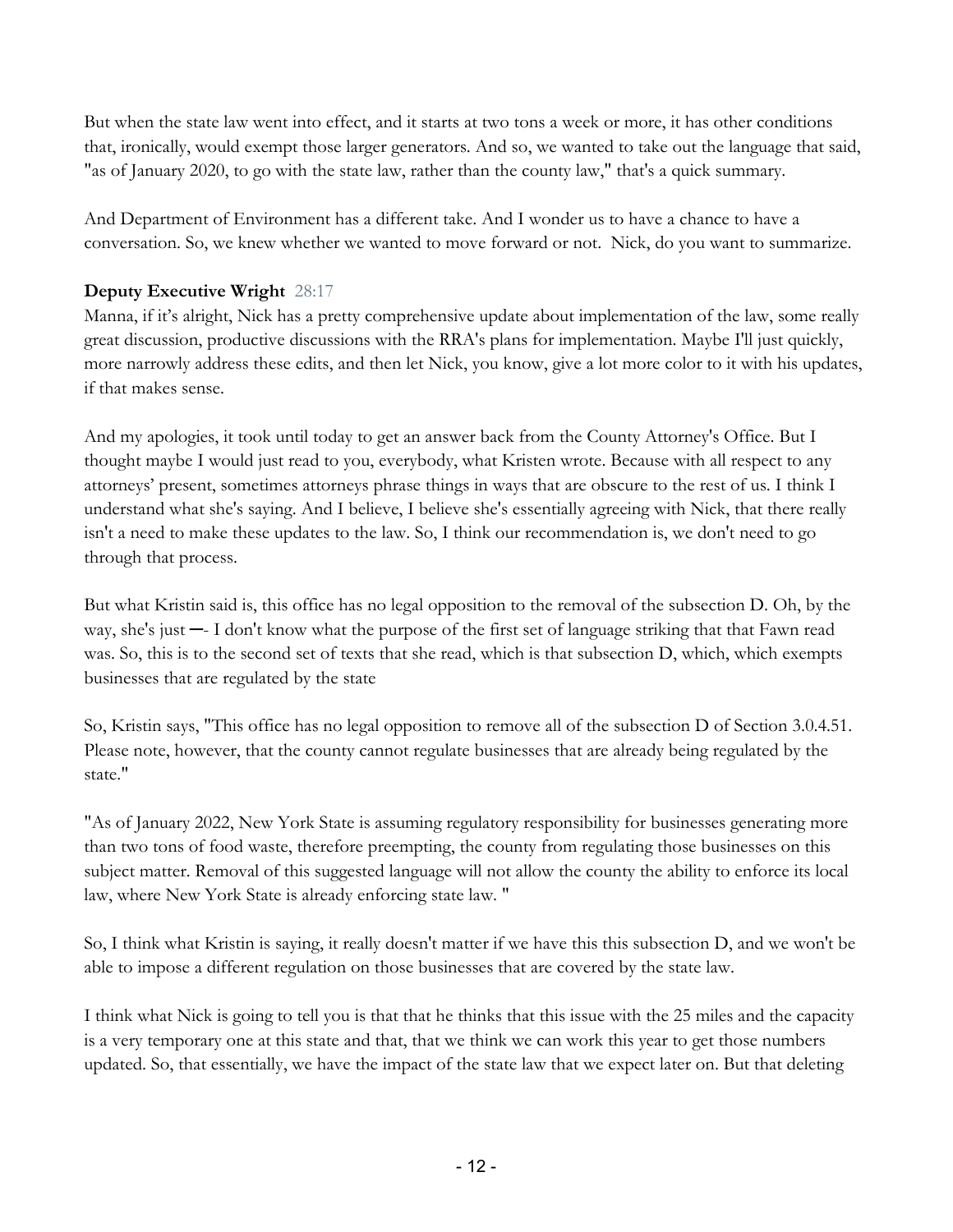this language won't, won't affect that, because we won't be able to enforce our law on generators that are regulated by the state, even if we don't like the way they are regulating them.

#### **Chairwoman Greene** 31:07

Legislator, Bruno, I see your hand. I want to just say that when we were developing the law...

**Legislator Bruno** 31:14 No, I'm actually just listening intently. I'm sorry, my hand is just on my head.

**Legislator Criswell** 31:20 I had I had just a quick question. And...

#### **Chairwoman Greene** 31:24

Let me just clarify one thing first, and that is that when we were developing the law, our attorneys asked the state about the question of preemption. And what we were told is that our law could be more inclusive, or stricter, under home rule. So, yeah.

#### **Legislator Criswell** 31:46

That's exactly what I was just going to ask Legislator Greene, was the home rule.

#### **Deputy Executive Wright** 31:51

So, my understanding is that the law can be more inclusive in terms of we can regulate entities, additional entities that are not covered on the state law, but that we can't impose a different set of regulations on entities that are regulated by the state law. And so, although this this capacity issue will affect whether those state regulated generators have to compost their waste, as opposed to donate, the donatable portions of their waste, and you know, all of those ins-and-outs that we've been through, we can't, this is my understanding of what the County Attorney's Office has told us, we can't impose a different set of regulations on the same entities. We can do whatever we like to the entities that aren't covered.

## **Legislator Bruno** 32:38

Alright, so the two-tons and over is covered by the state, under two-tons, we can do whatever we want with.

**Deputy Executive Wright** 32:45 Right.

#### **Legislator Bruno** 32:47

So, it's pretty much again, a no-brainer. So, and again, I'm going back to the resolution, which is 462, which is just calling for a public hearing. And I think before we make any decisions on any of this, let's hear what the public has to say. And that being said, I'm going to I'm going to call for a roll on this on this 462 because we'll be here all night. That's right.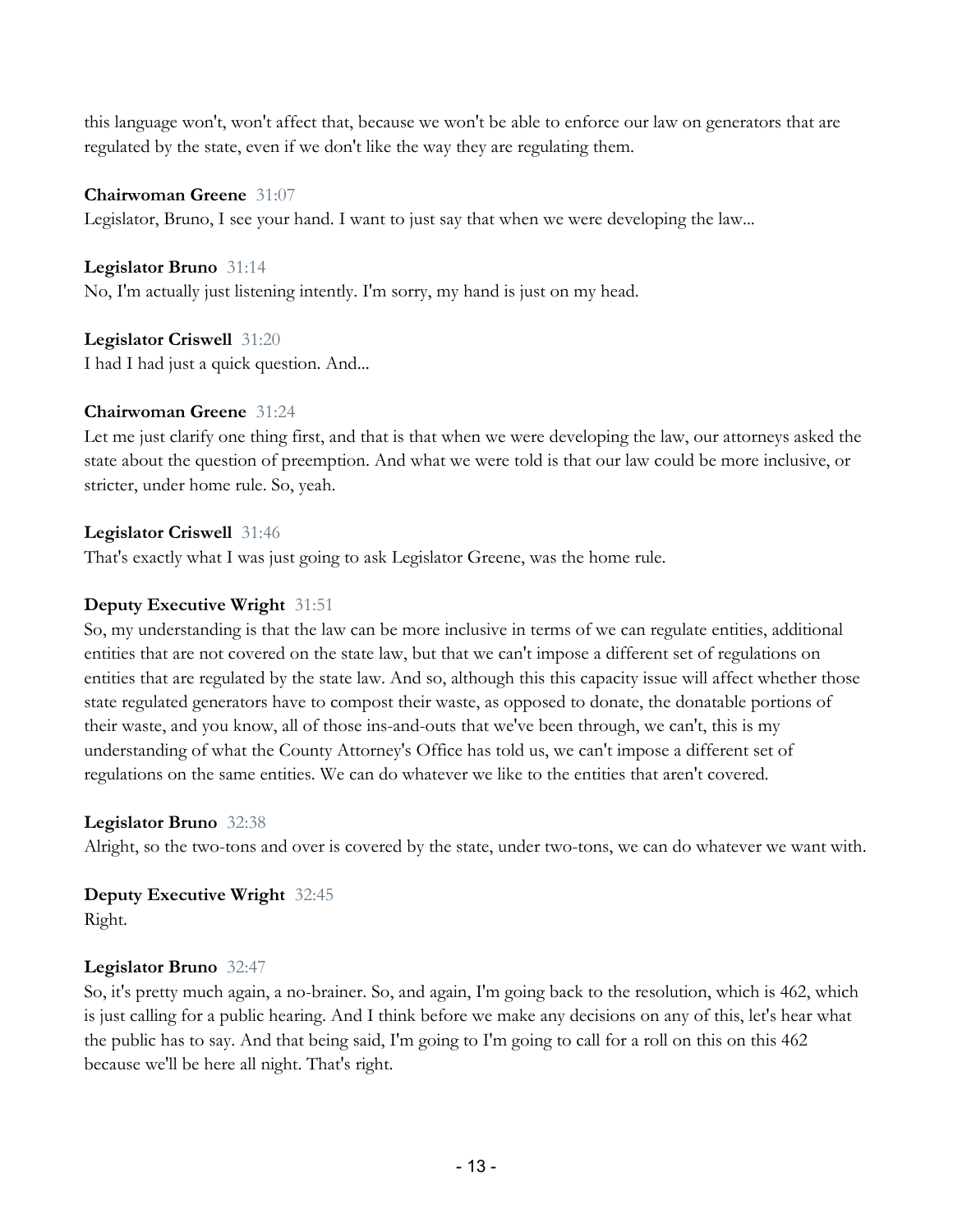#### **Chairwoman Greene** 33:11

Can we just hear from Nick, or is that a different matter, Nick?

#### **Nick Hvozda** 33:18

I can add a few notes on this topic. But I can also give you an implementation update for the for the law in general, as well, if you'd like that.

**Chairwoman Greene** 33:27 Let's wait on that because we were [inaudible].

**Legislator Bruno** 33:30 Fair enough.

#### **Nick Hvozda** 33:36

What I can add to the discussion is that the department has had some discussions with the DEC about how they've developed their methodology for determining which entities produce more than two tons of waste, and which entities should be regulated under their law. And in general, the methodology we've, we've used the same methodology for the county law that the state is using, which is the Pollution Prevention Institute's calculations.

Where the issue arose is when the state published their list in June, of this year, which they will be doing annually in June, each year. They had made a lot of assumptions around case-by-case basis, entity-by-entity, whether or not they had a facility within 25 miles, or a facility that had capacity within 25 miles, that could accept their specific estimated quantity of waste each week, or month, or year.

So, what they concluded is that they needed to have two tiers of regulation for each of these entities. One  $$ well first of all, all of the entities are regulated under the law. But some of them are required only to donate their food waste to other uses, and a smaller subset of that is required to actually recycle in the spirit of the county's law.

That works out to be about 80% of the total number, which is 35 for this year. 80% of them are not required to recycle; and the rest are. So, that's six out of 35 that that don't have to under the law, even though they are regulated, and they have to do annual reporting to the state about what they've done over the course of the last year, starting in 2023.

The discussions we've had with the state conclude that they're looking almost too closely and that they're relying on some reporting from these food waste processing facilities that may or may not be correctly showing their full capacity. We've seen the line on the report that they're using for this.

And we think that through some interaction with each of these facilities within the county and neighboring counties that we can ensure that they're reporting the correct capacity to the state, so that the state can then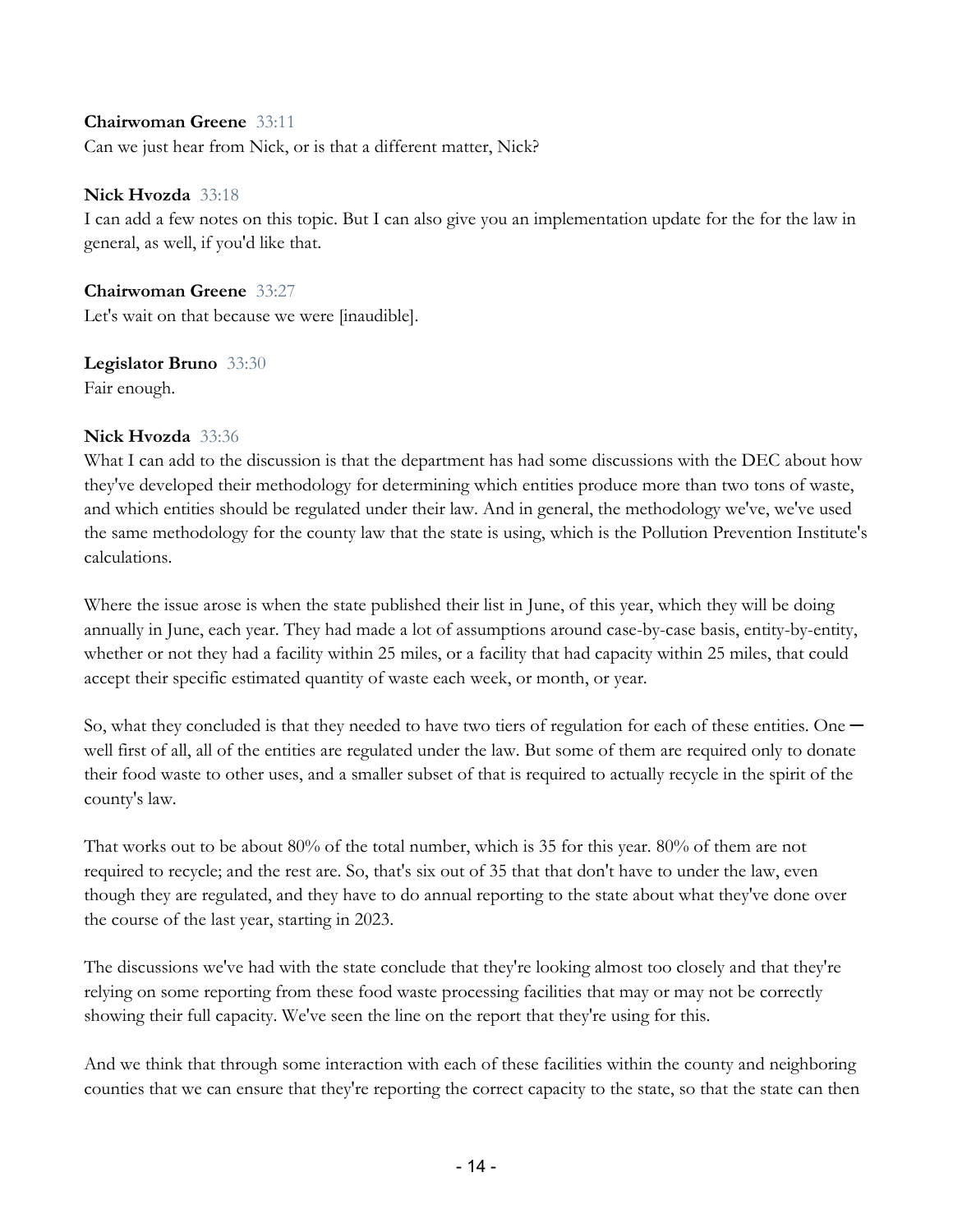broaden their, their net of those two-time-per-week generators that they should be required to recycle as well.

The other thing that they've done is remove certain entities that they think or have documented are already diverting their waste and not included them on the required to recycle list.

So, that's another thing that, we as the Department the Environment, can work with this the state staff, who are working on this law, to make sure we know exactly which of those are falling into that case so that we can intervene, if needed, or make sure that there's [inaudible].

## **Legislator Petit** 37:12

Nick, the six that are going to be required to recycle. Do you have their names in front of you?

**Nick Hvozda** 37:19 Yes.

#### **Legislator Petit** 37:20

I just I wanted to see if they're the ones that are already recycling or are not already included on that list, to see if it's Mohawk Mountain House and SUNY Ulster, and they're already-Hannaford, they're already recycling.

## **Nick Hvozda** 37:34

Right? Yeah. So of the of the six, we believe that four of those six are already recycling. So, that's two locations for Hannaford Supermarket, Mohonk Mountain House, and SUNY New Paltz.

#### **Legislator Petit** 37:51

Okay. So, this law really has no impact then this year if we pull out the other 80%.

#### **Nick Hvozda** 37:59

Right, except that those, those 29 entities will be required to donate their food under that tier of the law.

#### **Legislator Bruno** 38:12

How does how does this affect the school systems?

#### **Nick Hvozda** 38:18

I don't believe there are any school schools on the list other than the higher education, so, SUNY New Paltz, and

## **Legislator Bruno** 38:27

High schools, grammar schools, all that food waste...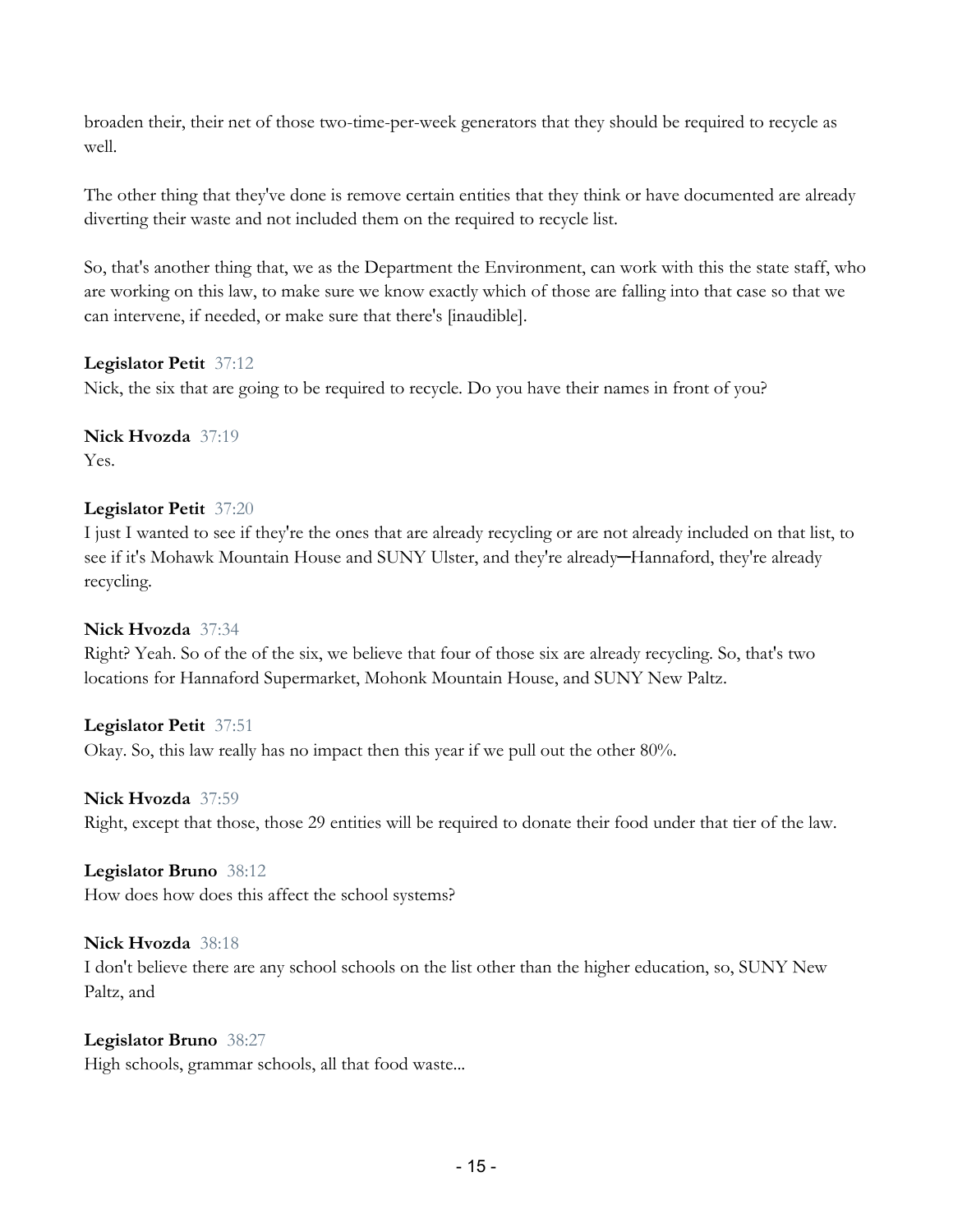**Legislator Petit** 38:31 It all gets thrown away.

**Legislator Bruno** 38:32 Yep.

**Legislator Petit** 38:35 And they aren't even allowed to take extra home.

**Legislator Bruno** 38:39 And 1000s and 1000s of pounds.

#### **Chairwoman Greene** 38:43

Yeah. It's a question of whether they generate more than two tons a week, they will definitely in the Ulster County law, which has been approved by the state, they are included, where the state excludes schools, and hospitals and health care facilities. We are allowed to include them under home rules are inclusive. So, it's a question of this demarcation of greater than two-tons-a-week.

And the reason we wanted to take this essentially out of the state's hands and leave it as a comprehensive law for Ulster County, is so that we didn't lose those 29 generators, whether or not they donate food waste. That's also in our hierarchy. I don't think the language is quite as strong as the state's, but we do set a hierarchy of reuse by humans or animals before composting or anaerobic digestion.

I just don't understand how we can implement our law in January if we don't go through this process, I'm trying to understand, I would be glad for us to set a public hearing. And, you know, do our own legal checking. But it's up to the committee, how you would like to proceed.

#### **Legislator Bruno** 40:33

So, my question is, we can still have a public hearing, and continue the discussion even beyond the public hearing. So, this, again, this resolution is just about the public hearing, we can hear that we might get some great ideas from the public, we don't know. We'll find out when we have a public hearing. As we discuss it further, after the public hearing, we can make changes, based — that's what a public hearing is all about. We might get some great ideas from the public.

And to that again, and I appreciate Nick and Evelyn, and everybody who has given their input, but this is a, the question is whether or not we will we want to hold a public hearing. And, again, I'll go call for the roll on this.

## **Chairwoman Greene** 41:21

Okay, I'm given that you have done so, will the clerk call the roll on? Resolution Number 462, please, for setting a public hearing.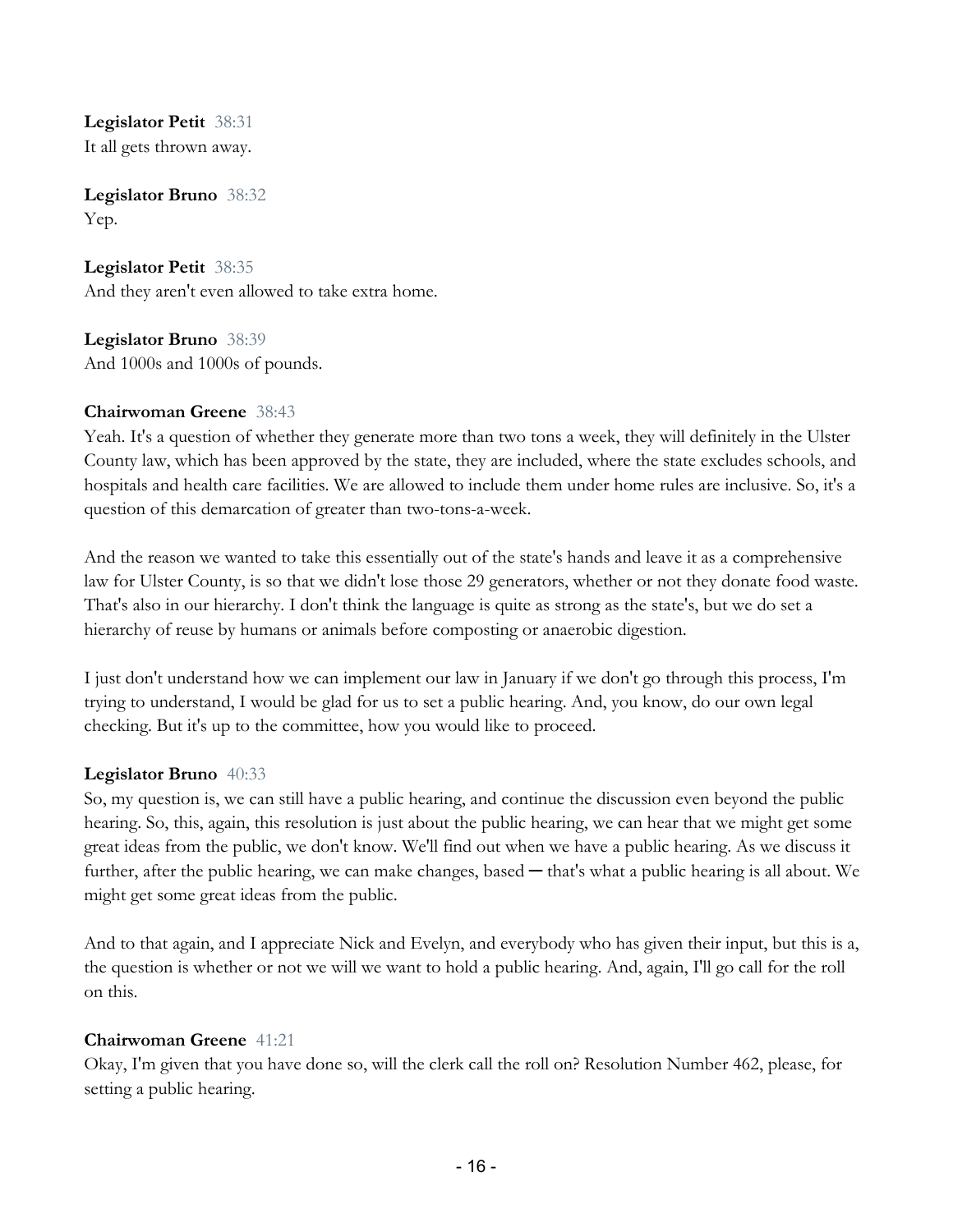**Fawn Tantillo** 41:42 You want to do long roll. Is that it?

**Chairwoman Greene** Yes.

**Fawn Tantillo** 41:46 Manna Jo.

**Chairwoman Greene** 41:48 Yes.

**Fawn Tantillo** 41:50 Mary Wawro.

**Legislator Wawro** 41:52 Yes.

**Fawn Tantillo** 41:54 Al Bruno.

**Legislator Bruno** 41:55 Yes.

**Fawn Tantillo** 41:56 Peter Criswell

**Legislator Criswell** 41:58 Yes.

**Fawn Tantillo** 41:59 And Laura Petite.

**Legislator Petit** 42:01 Yes.

**Fawn Tantillo** 42:03 So, the resolution for the public hearing passes five to zero.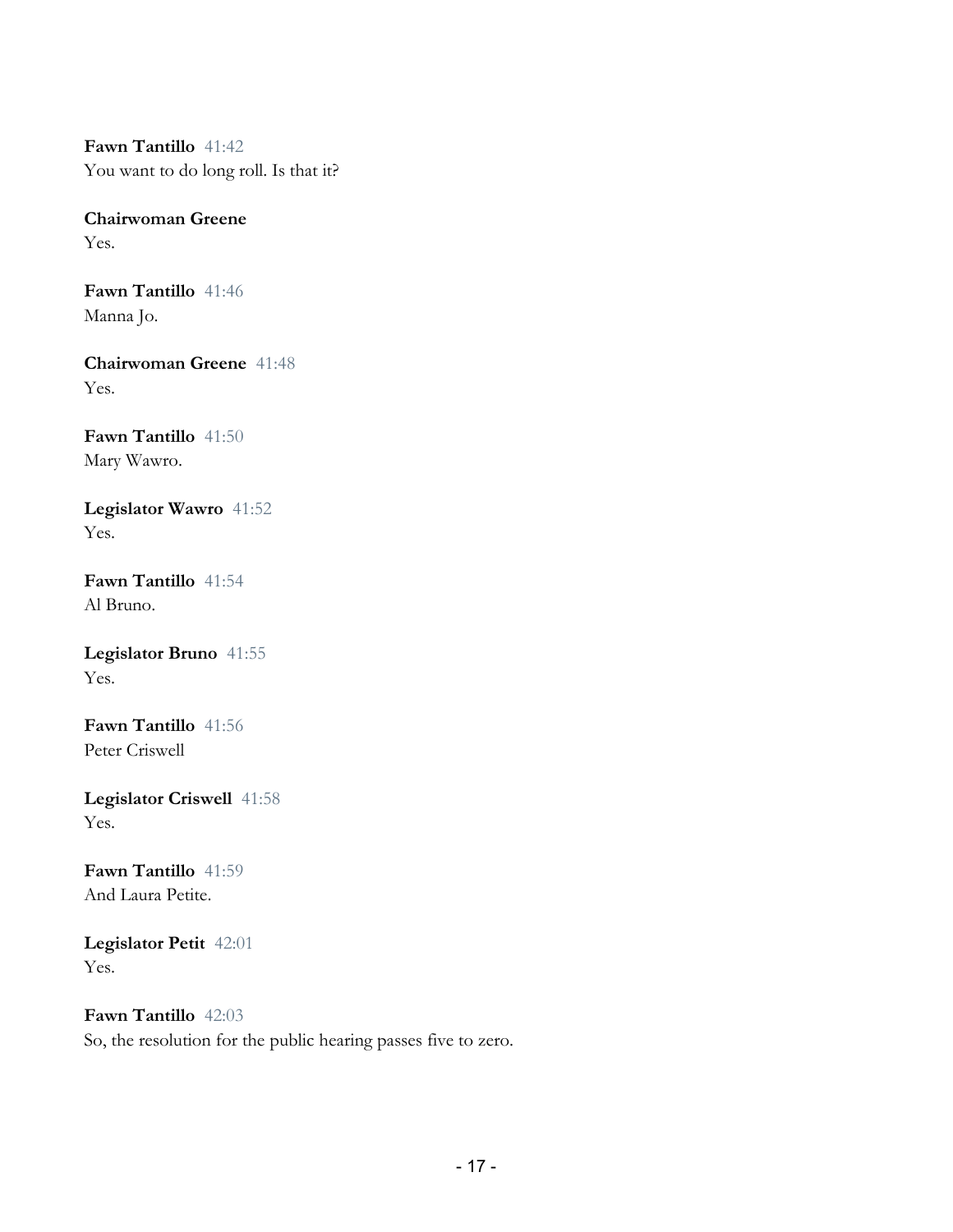#### **Chairwoman Greene** 42:08

And we'll do everything we can to answer unanswered questions, whether they be legal or practical. And, Nick, you had other updates.

#### **Nick Hvozda** 42:27

I'll give you an overview of where we are with implementing the one-ton-per-week cohort, which will be newly regulated starting on January of next year. So, we had a list of 28 entities that qualified for the greater than one-ton-per week, up to an including two times per week, food waste produced, again, from the Pollution Prevention Institute's methodology estimates. We've completed notification of those 28, with three months ahead of time of regulation for the law.

We will follow up with those notification letters with our new Environmental Outreach Manager, Mike Darcy, who started with a county today. And his task will be making contact with all of those by, within the next month to identify what their plans are and provide assistance as required.

We've been doing some work with the dispute of status form, and the waiver form that we expect many of these entities may provide to us, to request those, either those.

And then we've had discussions with the Resource Recovery Agency about the reporting process for the law, and for each of these entities that are regulated, and how they will provide their annual report to the county about implementation of the law.

The Resource Recovery Agency has agreed to incorporate those reporting lines into their annual, give you the correct word here, the Annual Waste and Recycling Report that goes out to pretty much 100% of these entities anyways to report their municipal waste and their recycling performance. So, this will be an additional line. And we will add a notice to the report notice, when it goes out at the end of the year, to include organics reporting in their standard report that they send to the Resource Recovery Agency. Which should reduce the amount of impact it has on their operations.

And the last, the next task that will we'll tackle at the department, prior to the end of November is fully defining what it is to, to complete a waste audit. Because we expect that to be required. To grant a dispute, to grant a waiver, or approve a dispute of status. And that's something we'll be working closely with the Resource Recovery Agency on to define. And then using the Environmental Outreach Manager to communicate to each of these entities. I'll stop there for questions.

## **Chairwoman Greene** 45:51

Well, I, I really want to thank you for doing that work. Is there any progress? If I may ask on resolving the question of enforcement. You may have said, and I missed it.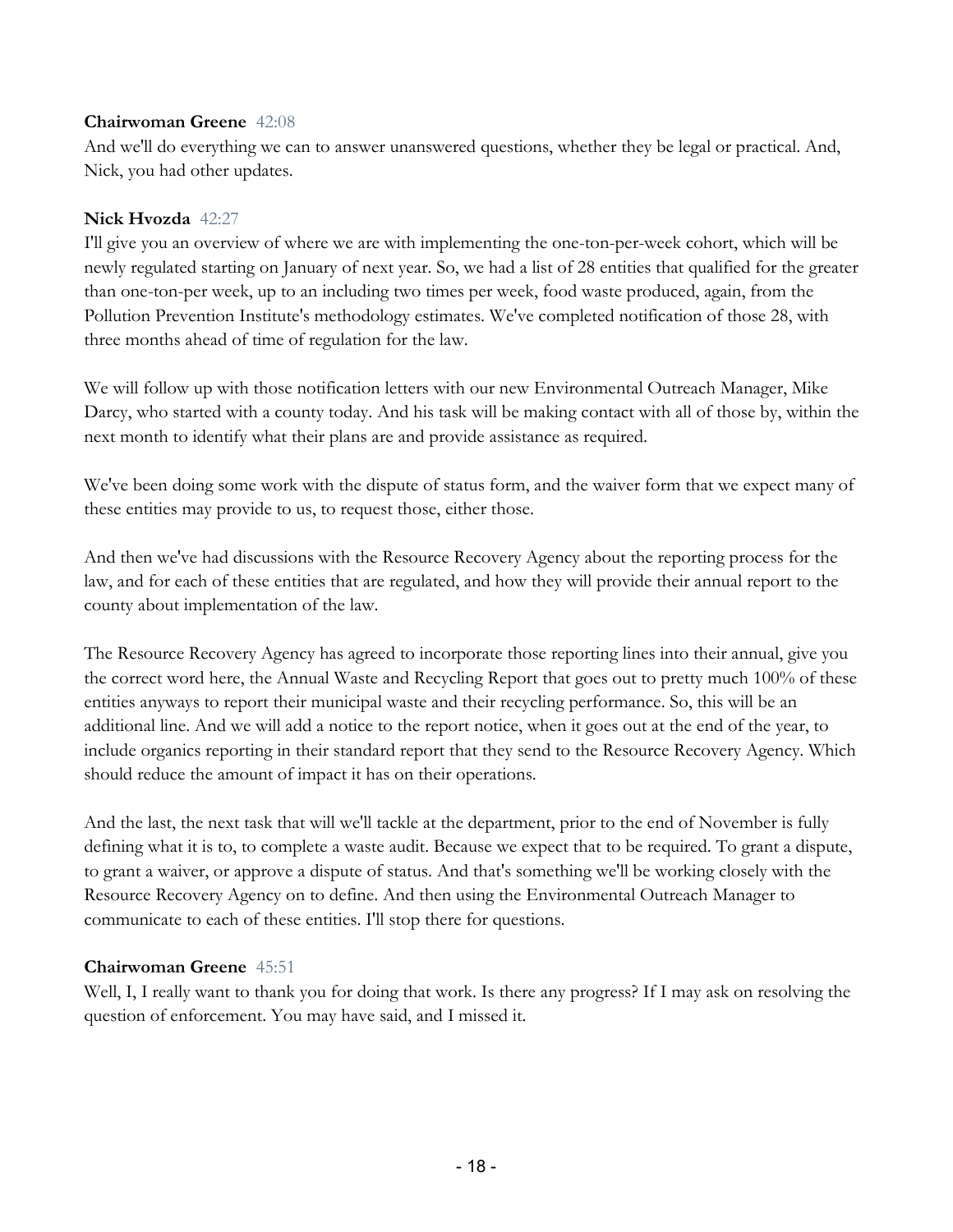#### **Nick Hvozda** 46:11

As far as we've reached with the Resource Recovery Agency, or we've gotten as far as reporting, so we're proceeding in line with how the state is regulating their laws or implementing their law. And using a voluntary reporting method to understand compliance. And at the end of February of next year, we will have a list of reports from these 22 entities. And we'll have missing reports from these entities, and we'll know who has complied and who hasn't. And that should help with determining what the next steps are.

#### **Chairwoman Greene** 47:01

Thank you.

#### **Legislator Criswell** 47:02

I had a quick question. And this is to either Nick or Evelyn. I just wanted to find out who I would reach out to. I'm the representative from the Democratic caucus for the ARP funds spending for food insecurities. And so, I wanted to talk with whoever. I don't know who's on the committee from the executive team at this point. But I wanted to reach out to you to find out a little bit more about the programs that we have to recycle food and bring food into pantries and how that works. And what the what the county already has in place and how we can shore that up with some of these funds.

#### **Deputy Executive Wright** 47:43

Yeah, thanks, Peter. I'm really glad you're serving on that working group. Chris Kelly has been working through putting together meetings with the various working groups. He's out on a little post-budget recovery for the next couple days. But I think he's going to get back to putting those together. I think he's back Wednesday. So, I mean, the short answer is we discovered, via Project Resilience, that we don't have much formal in place. And so, the thinking here was working with Cornell Cooperative Extension, who is also looking at shoring up their food systems work, to support position there or part of a position there to do that work in close collaboration with the county.

#### **Legislator Criswell** 48:30

That's great, thank you, I'm really looking forward to working with you all on this.

## **Chairwoman Greene** 48:35

I would also like to strongly recommend, there's an organization called Hudson Valley Eats, and they have vast amount of information on, for example, Legislator Gavaris asked about expired foods. And that could be anything from, you know, bread or milk, to chips and other snacks. And it could even be canned goods. And there is a law that allows for some of that to be reused. And that's up on the county website. There's a really good description and I can forward that to you.

But, you know, that that's going to come up under this food waste reuse that the state is requiring. But I do think we have to kind of get to the bottom of you know what the best next step is. But I'll send you  $-$  I'll do that introduction because I've been working on that over the course of this past week.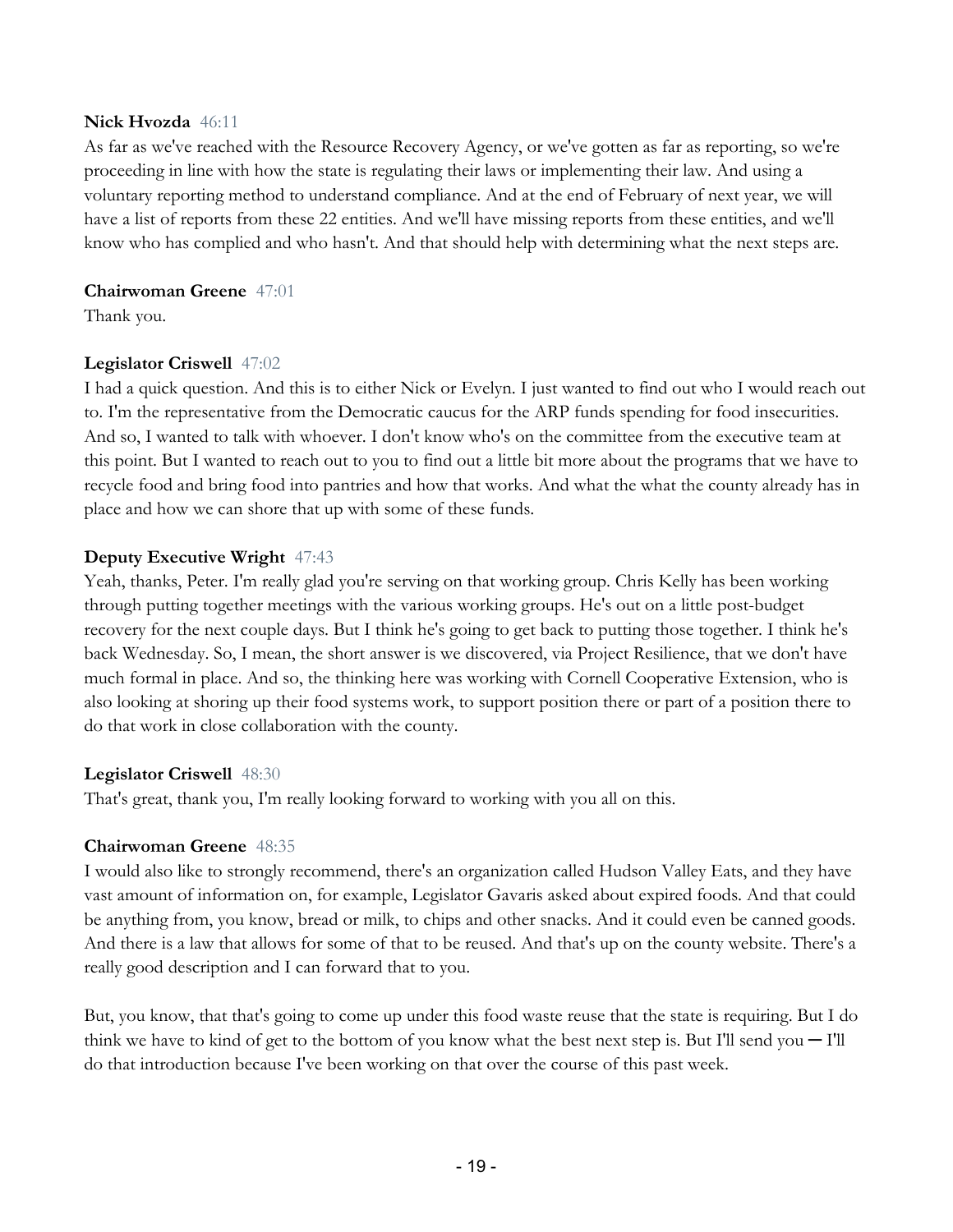# **Deputy Executive Wright** 49:58

Great

# **Chairwoman Greene** 50:02

All right, anything else from the Department of Environment? So, just to let everyone know that the Zero Waste Implementation Planning process is still going on. We now have three sections, fairly deeply researched. And are hoping that we can work with a recycling Oversight Committee, particularly to look at C&D, glass is well underway, and scrap metal. And the next one is going to be mattresses. And we have quite an extensive list. But I did want to let you know that's continuing.

And then under new business, they there is a solar mapping project. We've been talking about mapping. And some communities have had some conflict about solar farms or larger solar facilities, even community solar. So, Scenic Hudson has an excellent solar mapping tool. And starting October 14, I think there are now 15 municipalities that are going to participate, in a sort of a training. We're going to use that tool. And several of them are from Ulster County, a Marbletown and Rosendale. And right now I'm not clear about who the others were, I could pull up that list. Denning, which is going to be very interesting. And then around the seven-county region, Courtland, Ossining, and a bunch of others. If anyone is interested, I can let you know

We're planning to do this four times a year so that more and more municipalities will know where in their communities are a good-to-ideal for solar. Where is not so good, or really needs to be avoided or protected. And sometimes there are combinations of that. And where are areas that would be good if the grid were extended, and they could interconnect. So, that process is going on.

And, you know, I encourage you to, if your municipality is not participating, let them know about it. I can be sure and send the invitation. So, you can share that with your municipalities. I'm kind of hoping Saugerties since you... Saugerties is kind of leading Ulster County in terms of solar development. But I think it'd be great to do this mapping exercise. And I did reach out a little bit to some of the key people there. It's not too late if Saugerties wanted to join. We're starting on October 14. And there's a video to watch ahead of time.

But I think that's the first step in really ensuring that we meet the goals of the climate action, CLCPA, the Climate Act, which are very aggressive 70%, renewable by 2030 and 100% by 2040. It's a vast amount and we have to do our share. So, it looks like that's well underway.

And there are two resolutions in the packet for discussion. I'm not sure how far we want to go with that. One has to do with climate impact assessment. And the other has to do with, you know, suspending the use of fossil fuels. I'm moving forward. And we do not need to discuss them right now they don't have numbers yet. I just think it's really important that each of us ask those climate impact questions because we don't want to be using public funds for projects that are going to ultimately worsen the climate crisis. We want to at least ensure that the impact is neutral, if not beneficial.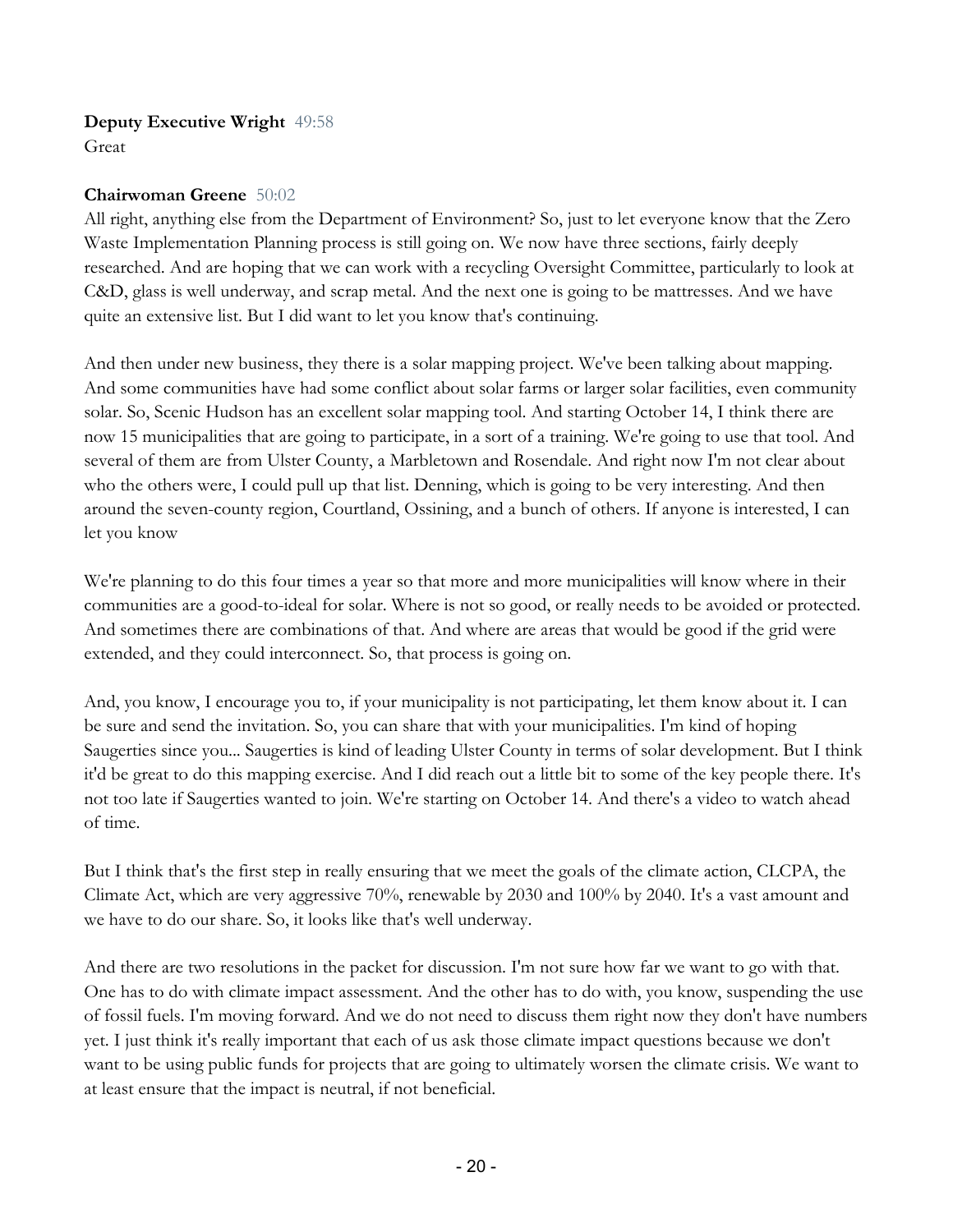#### **Chairwoman Greene** 55:40

Yes, please. Go ahead.

#### **Legislator Bruno** 55:42

Oh, all right. Sorry, I was reading. On these two as far as the climate impact assessment, I think it's a good idea. I have no problem with, you know, looking at whatever we do in relationship to and how it affects the climate, and how it affects how we're doing things. However, the fossil fuel impact? Yeah, I don't think we're there yet. I think...

#### **Chairwoman Greene** 56:16

Oh, Al, you hit the button and your muted.

#### **Legislator Bruno** 56:19

Okay. Yeah, I'm sorry, I realized afterwards. As far as, sorry, as far as the assessment process of county projects to make sure that they're ecologically sound. I'm okay with that. And I think that's a that's a good thing to move forward. However, prohibiting the installation of any systems that utilize combustion of fossil fuels — I don't think that technology is there yet. And in reality, I think fossil fuels, gas particularly, and in a lot of ways is still the most sound way to go, given the technology that we have today. And prohibiting that is handcuffing us in a lot of ways.

And I can tell you, I mean, I come from the combustion industry, this is this is who I am. I think that we're—it's a little short-sighted at this point, and where we're going —you can't cut off your nose to spite your face. And I understand where you're coming from, I think in in that we history, but right now it's something that we need to rely upon. And I don't think we can rely upon making it more efficient, but not obsolete at this point. There's a lot of, there's a lot of science involved here, and to ban fossil fuels outright is short-sighted, I think at this point, on all new county ─ because we don't have to take down ─ because solar can't do it all. Geothermal is electric, it's just kicking the can down the road. And the electric is generated by fossil fuels for the most part. In some cases, coal, which is probably the dirtiest way of producing energy that we ever could think of. We're just pushing it in someplace else. And I'm not, yeah, I'm not in favor of that, that part of it yet at this point, if that makes any sense. And I hope I did.

#### **Chairwoman Greene** 58:39

Legislator Criswell.

## **Legislator Criswell** 58:40

Yeah, I have a lot of thoughts on this. But I think I don't want to talk about it until they actually see the language of each of the resolutions to see exactly what they're saying. And then I think we can have a substantial conversation around it. The other thing I'm going to ask, if it's okay with you, Chairwoman, I actually have another board meeting that I'm supposed to be at right now. Since we voted on the resolution. May I be excused?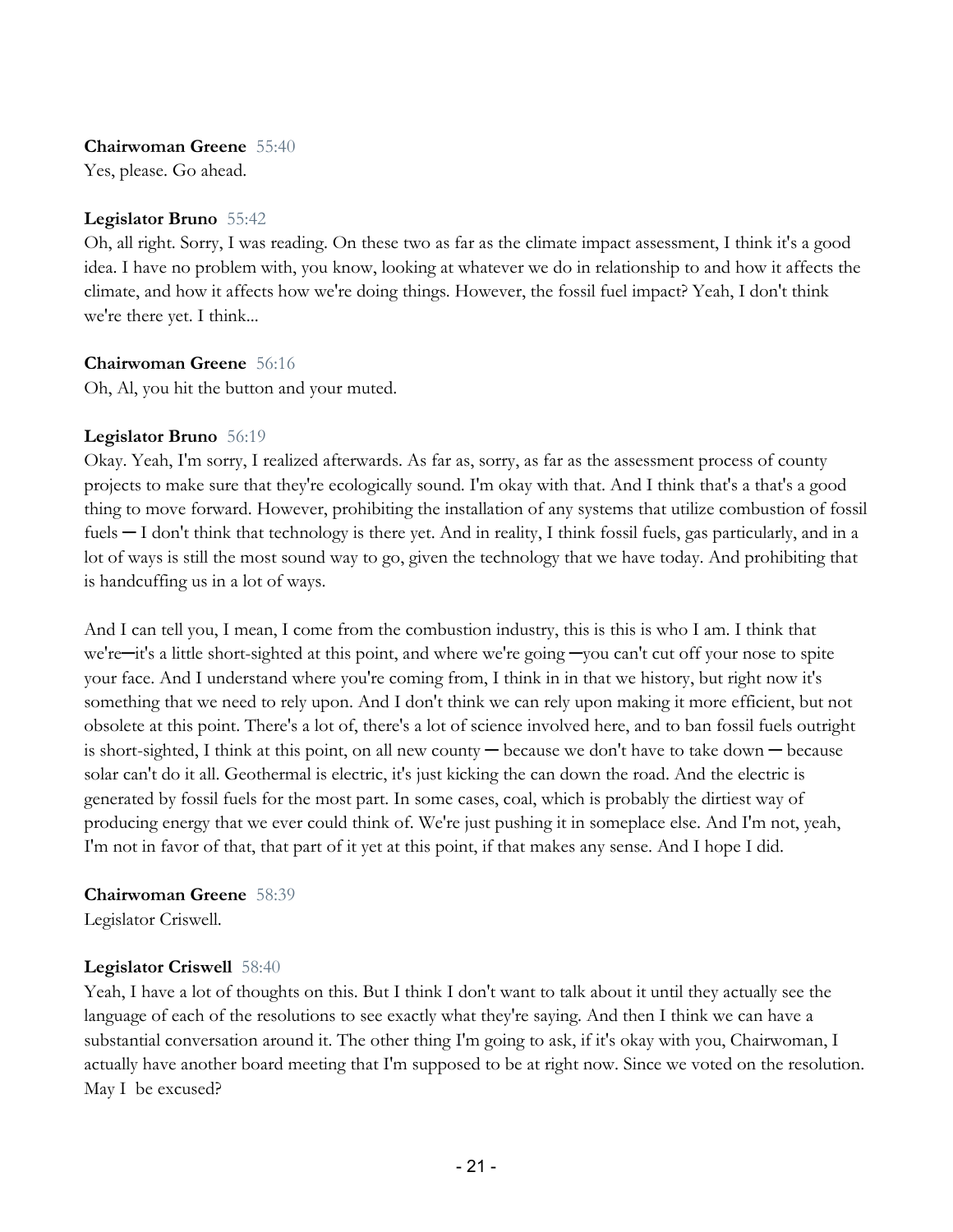#### **Chairwoman Greene** 59:06

You may be excused. We're going to wrap up. I have just one last comment, but you go to your other board meeting.

#### **Legislator Criswell** 59:13

Thank you. I appreciate that. It's been a long day. That's going to continue on until about nine tonight. So, I just got to keep cruising. All right. Thank you.

#### **Chairwoman Greene** 59:24

My comment is that if we're going to be switching to beneficial electrification, which is mainly electric vehicles, and grounds and air source heat pumps, and of course, the energy efficiency, insulation that goes with that, and the trend is in that direction. I feel very strongly that we have to get that infrastructure in place. Get the renewable energy infrastructure in place ahead of, you know, both are moving forward. But we want to be sure that the renewable energy generation and storage systems exceeds the beneficial electrification. Otherwise, that is going to mean burning more fossil fuel. And so, you know, we that's one of the reasons that we're pushing so hard to get communities to, to map their solar and other renewable potential. And those signals to the developer.

#### **Legislator Bruno** 1:00:37

If I can't, man, I agree with you completely. I'm sorry, I don't mean to jump. But I agree with you. But again, we don't want to put the cart before the horse. So, this particular discussion about prohibiting, flat out prohibiting fossil fuels on any county building, at this point is premature, I believe. I mean, I agree with you, I think that's the way we're going in the future. But we're not there yet. And to put, flat out, put a prohibition on any new buildings. And using fossil fuels is just short-sighted, I think at this point. When we get the infrastructure there, and we can do it reliably, and economically, and ecologically sound methods, then I'm all for it. But I think at this point, it's short-sighted. I think it's premature at this point, to come forward with this kind of a resolution.

## **Chairwoman Greene** 1:01:38

Okay, and it's still just for discussion. So, thank you. Any other old business, new business? Anything else that we need to cover tonight?

## **Legislator Bruno** 1:01:56

I'd like to make a motion, we adjourn.

#### **Chairwoman Greene** 1:01:58

Oh, okay. I think we've covered most of the items on the agenda. Do I hear a second?

**Legislator Wawro** 1:02:07 Second.